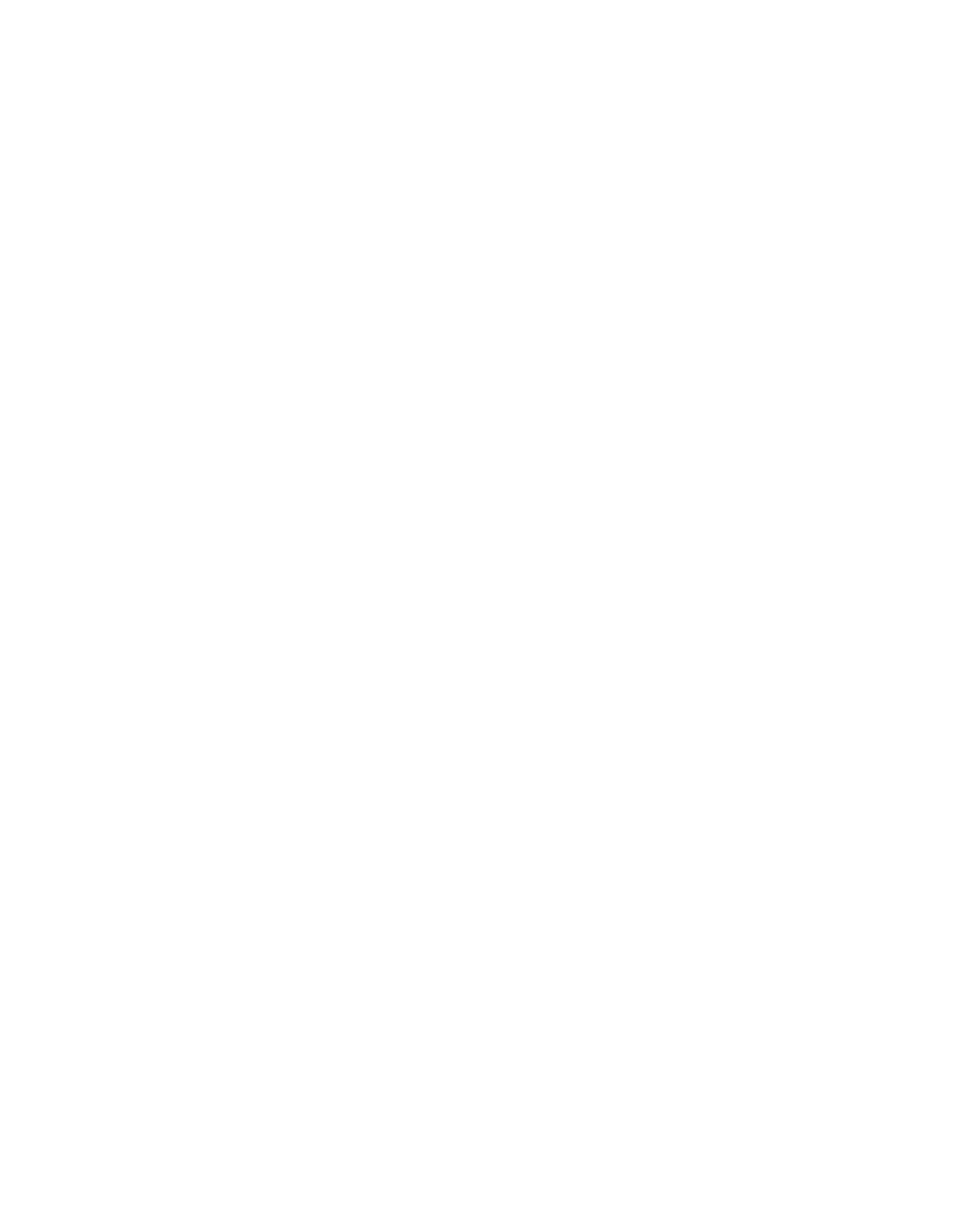## **Contents**

[Leela Kaivalya Vahini 5](#page-4-0) [Preface 6](#page-5-0) [Preface for this Edition 7](#page-6-0) [Leela Kaivalya Vahini 8](#page-7-0) [Wisdom through meditation becomes authentic 8](#page-7-0) [Joy and peace of a spiritual life 8](#page-7-0) [The world is a cosmic play 9](#page-8-0) [Sai Speaks to a Spiritual Aspirant 10](#page-9-0) [Veda is the very breath of God 10](#page-9-0) [Veda includes all spiritual knowledge 10](#page-9-0) [One Veda, divided into five collections 10](#page-9-0) [Divisions of Veda correspond to spiritual stages 11](#page-10-0) [Upanishads form Vedanta, highest spirituality 11](#page-10-0) [Vedas bear nine names, or features 12](#page-11-0) [Vedic mantras are powerful aids to liberation 12](#page-11-0) [Agni \(Fire God\) is most adored in the Rig-veda 13](#page-12-0) [Rig-veda proclaims universal unity 14](#page-13-0) [Yajur-veda describes methods of sacrifices 14](#page-13-0) [Veda contains pure or untainted wisdom 15](#page-14-0) [Mantras are revealed to holy sages 15](#page-14-0) [The "first born" in the Vedas 16](#page-15-0) [Vedas are highly potent revelations 16](#page-15-0) [Recite Vedas with full awareness of meaning 17](#page-16-0) [Veda is intuitive wisdom through adherence to moral codes 17](#page-16-0) [Veda is the source of all moral codes 17](#page-16-0) [Swaaha is invocation for offering oblations to Divinity 18](#page-17-0) [Fire has both a material and a divine form 19](#page-18-0) [Deities respond to prayerful oblations in fire 19](#page-18-0) [One God worshipped by different names 20](#page-19-0) [The triple meanings of Atharva 20](#page-19-0) [Beneficent and maleficent aspects of God and creation 20](#page-19-0) [Glossary 22](#page-21-0)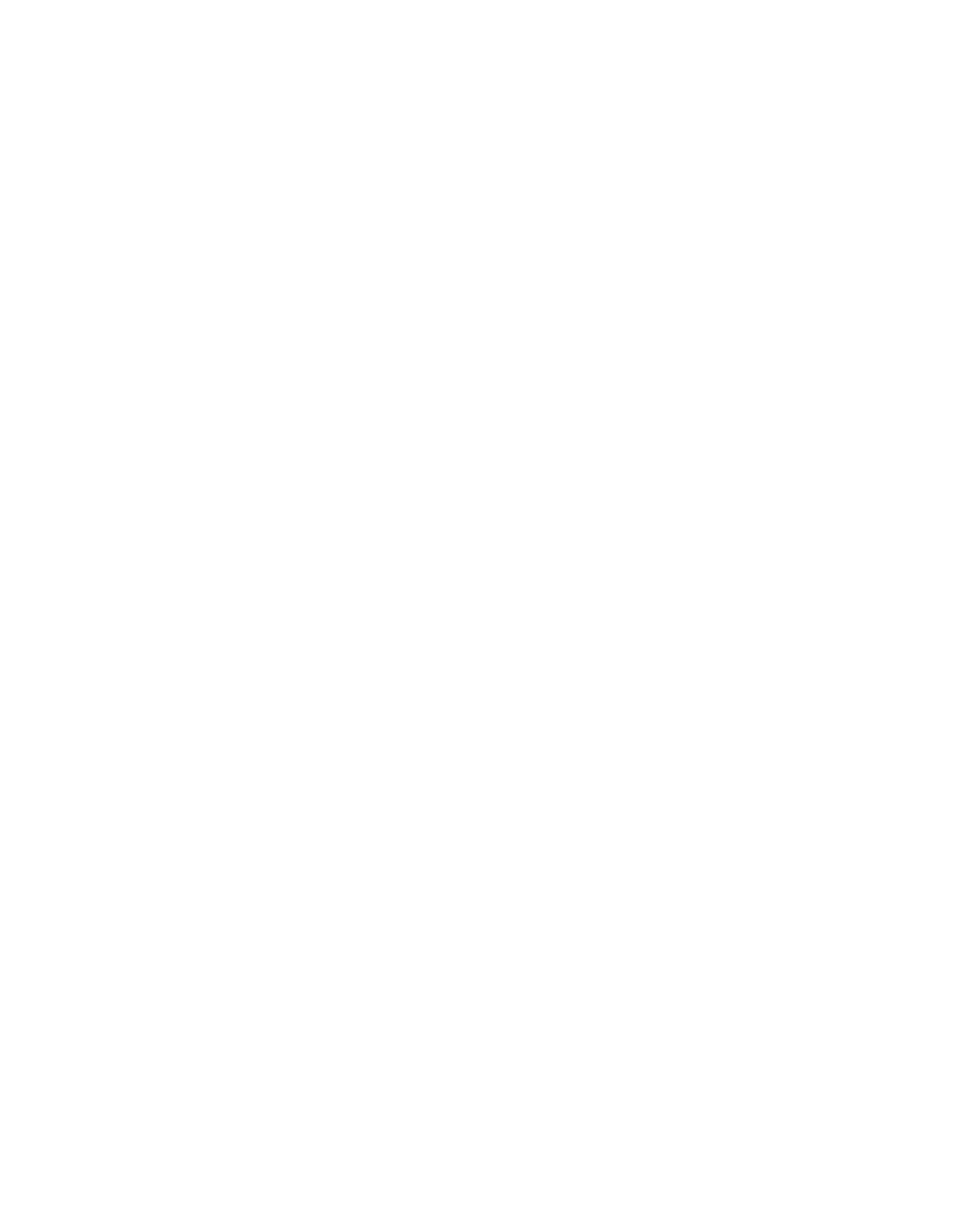## <span id="page-4-0"></span>**Leela Kaivalya Vahini**



#### **SRI SATHYA SAI SADHANA TRUST Publications Division**

Prasanthi Nilayam - 515134 Anantapur District, Andhra Pradesh, India STD: 08555 : ISD : 91-8555 Phone: 287375, Fax: 287236 Email: enquiry@sssbpt.org URL www.sssbpt.org

© Sri Sathya Sai Sadhana Trust, Publications Division, Prasanthi Nilayam P.O. 515 134, Anantapur District, A.P. (India.)

All Rights Reserved.

The copyright and the rights of translation in any language are reserved by the Publishers. No part, passage, text or photograph or Artwork of this book should be reproduced, transmitted or utilised, in original language or by translation, in any form or by any means, electronic, mechanical, photo copying, recording or by any information, storage and retrieval system except with the express and prior permission, in writing from the Convener, Sri Sathya Sai Sadhana Trust, Publications Division, Prasanthi Nilayam (Andhra Pradesh) India - Pin Code 515 134, except for brief passages quoted in book review. This book can be exported from India only by the Publishers - Sri Sathya Sai Sadhana Trust, Publications Division, Prasanthi Nilayam, India.

International Standard Book Number 81-7208-307-6: ISBN for this ebook edition will come later

First Enlarged Edition: July 2012

First Ebook Edition: April 2014

Published by: The Convener, Sri Sathya Sai Sadhana Trust, Publications Division Prasanthi Nilayam, Pincode 515 134, India STD: 08555 ISD: 91-8555 Phone: 287375 Fax: 287236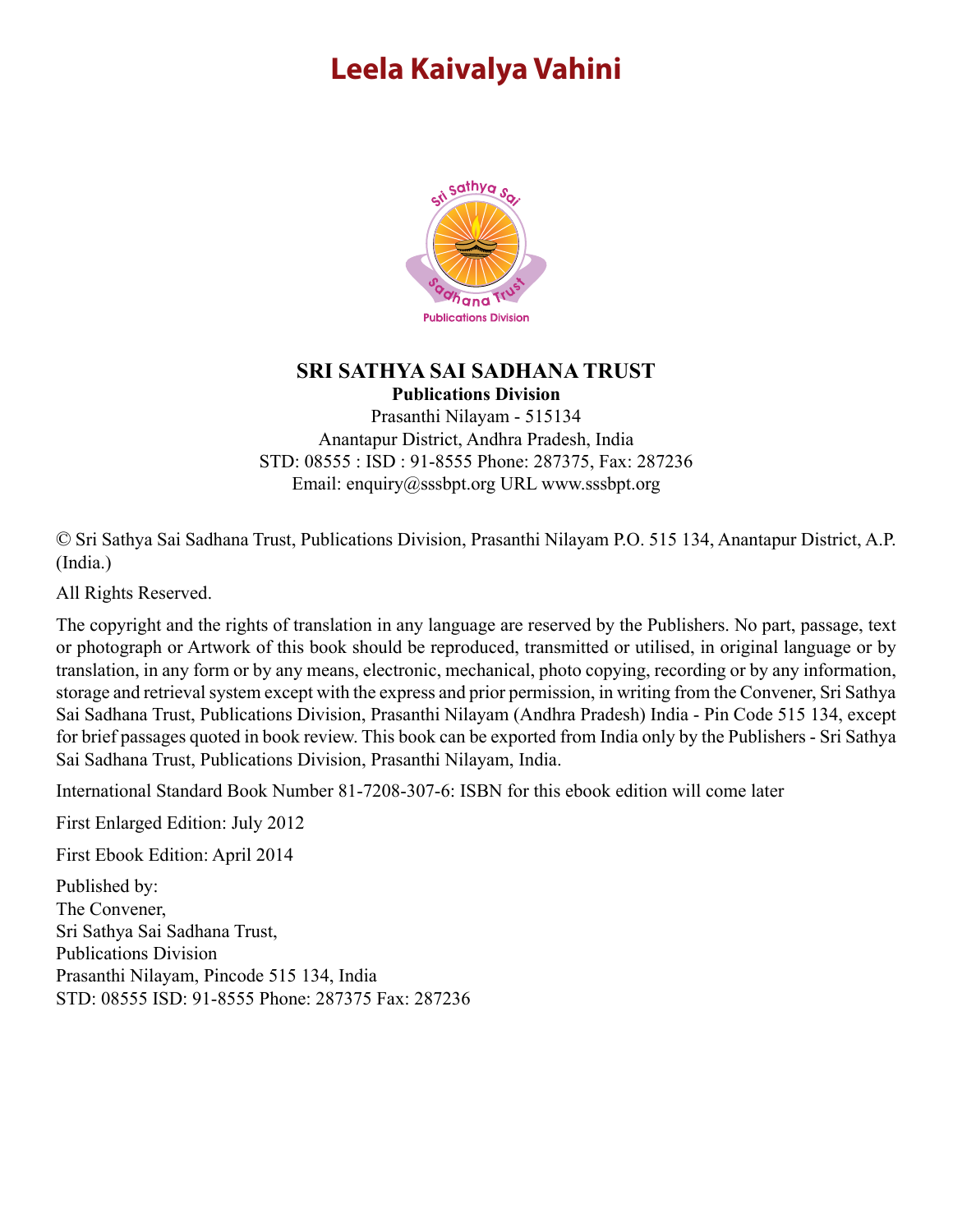## **Preface**

<span id="page-5-0"></span>The [Vedas](#page-28-0) originated from the breath of God, and each syllable is sacred. Each word is a mantra. It exhorts all men to pursue the same holy desire. All hearts must be charged with the same good urge; all thoughts must be directed by noble motives toward holy ends. All men must tread the one path of truth, for all are manifestations of the One.

The world is enchanting because it is tantalising in appearance, although it is fundamentally untrue. It is a phenomenon that is fading out. When this truth is realised, one becomes aware of the Cosmic Sport of God and the Eternal Universal Being.

*[Leela](#page-24-0) [Kaivalya](#page-24-1) Vahini* (originally published in the periodical *Sanathana Sarathi*) is a cool, crystal-clear stream that flowed from the Divine pen of Bhagavan Sri Sathya Sai Baba to dissolve all obstacles like doubts and dogmas, purposeless arguments, and flimsy fancies of the spiritual aspirant.

We consider it to be but yet another sign of His benign grace that these periodicals could be given a book form and placed at the Lotus Feet on the auspicious occasion of His 65th Birthday, which eventually falls on the 50th year of proclamation of Avatarhood.

May this *Vahini* lead all seekers in the path of spiritual progress and fill us all with absolute bliss (*[ananda](#page-21-1)*).

N. Kasturi Editor, *Sanathana Sarathi*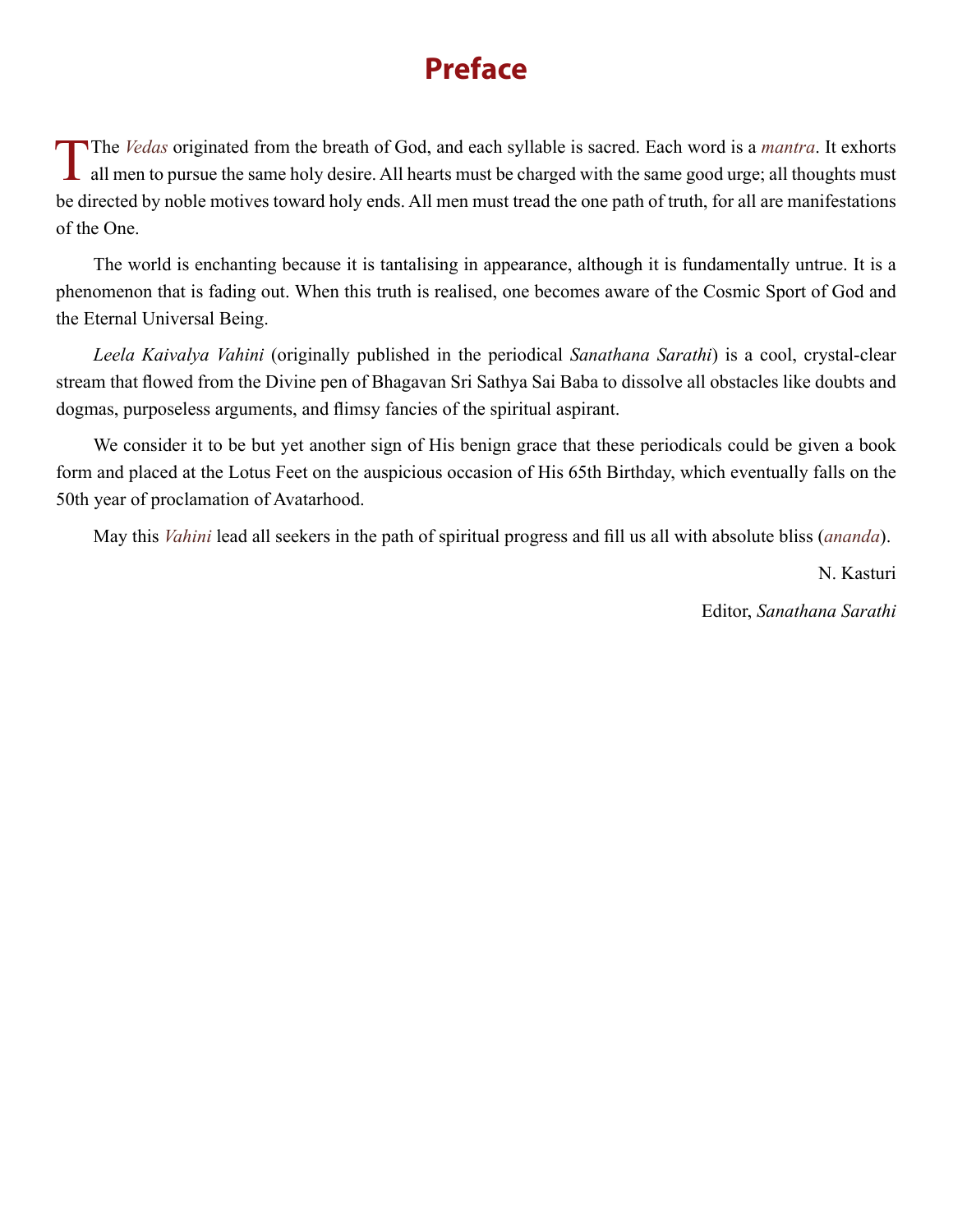## **Preface for this Edition**

<span id="page-6-0"></span>This edition of [Leela](#page-24-0) [Kaivalya](#page-24-1) Vahini improves on the previous edition in several ways. Some grammatical errors and typos have been corrected, and several sentences have been rewritten to smooth and clarify the presentation —of course, without disturbing the original meaning. Some long paragraphs have been split in two where it made sense and provided easier reading.

Sanskrit words have been replaced by their English equivalents, to make *[Leela](#page-24-0) [Kaivalya](#page-24-1) Vahini* more accessible to readers who do not know Sanskrit. However, most of the Sanskrit words have been retained (in parentheses, following their English replacements). Many Sanskrit words have no exact English equivalent, and retaining the Sanskrit keeps the edition accurate.

Some Sanskrit compounds have been hyphenated between their constituent words to aid those who like to analyze the meanings of the individual words.

Several Sanskrit words have made their way into the English language and can be found in most dictionaries —e.g. *[dharma](#page-23-0)*, *[guru](#page-24-2)*, *yoga*, and *moksha*. These words have generally been used without translation, although their meanings appear in the glossary at the end of the book.

Besides definitions of Sanskrit words used in *[Leela](#page-24-0) [Kaivalya](#page-24-1) Vahini*, the Glossary contains descriptions of the people, places, and literature mentioned in the text.

Finally, this ebook edition allows you, the reader, to choose the point size and perhaps the font. Moreover, you can click on most place names, people, and Sanskrit words, which takes you directly to the glossary explanation; your ebook reader should have a back button to help you return to where you were reading..

With these changes, we hope that the revised *[Leela](#page-24-0) [Kaivalya](#page-24-1) Vahini* will be of great benefit to earnest seekers in the spiritual realm.

Convenor

Sri Sathya Sai Books and Publications Trust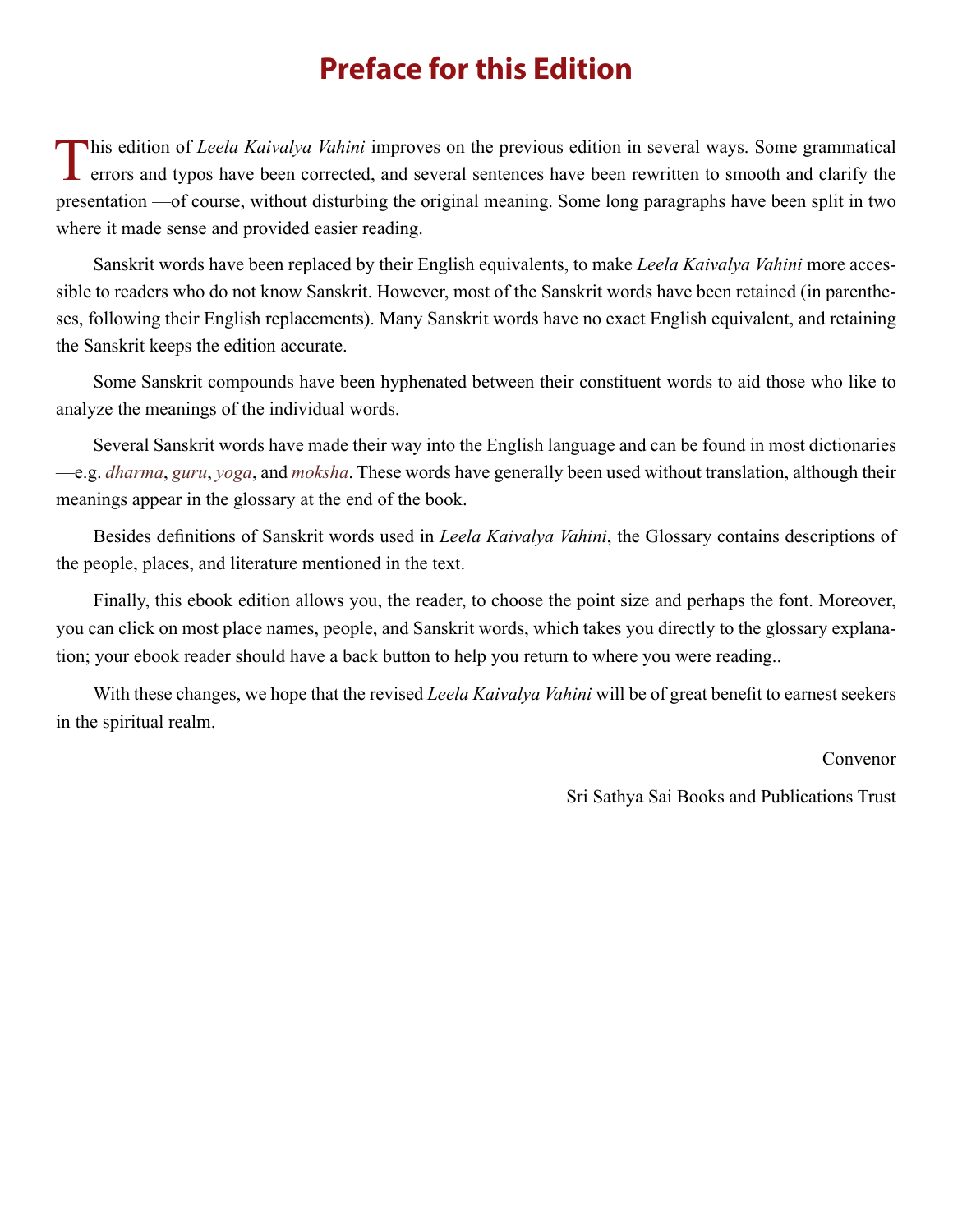### **Leela Kaivalya Vahini**

### **Stream of Divine Cosmic Play**

<span id="page-7-0"></span>Spiritual exercises like worship, singing hymns of adoration, and meditation are prompted by devotion to higher powers. Controversy about their efficacy should not be indulged in by those who are unaware of the depths and heights to which they can lead. These depths and heights can be gained and judged only through actual practice. The proof lies only in one's personal experience.

The longing for the supersensory spiritual life is aroused in the seeker either by a quest for fundamental principles or by the feeling of a need for lasting joy. Mere longing will not grant success. Spiritual exercise has to be undertaken. It is important also to examine oneself and assess in detail one's aspirations and attitudes before embarking on the process.

#### **Wisdom through meditation becomes authentic**

 Contemporary religions, which profess to guide seekers in this task, don't infuse confidence in youth. The youth feel that some of these religions have been shaped by conditions of the era in which they emerged. Many have become outdated. Some are specifically linked to regions or states. Some have been imposed and moulded by foreign people. And some strike them as indecent and injurious. Young aspirants for higher life feel they will be ridiculed if they practise these religions. So, instead, they indulge in incessant talk and the turning over of pages of thousands of books! They stay away even from the first step of spiritual discipline as prescribed in any of the many religions. Such are the critics and controversialists who relish the confusion they create.

Far more valuable than the scholarship gathered from a million books is the grain of wisdom gained through a session of meditation. That flash of wisdom (*[jnana](#page-24-3)*), however slight, is a precious acquisition. It is the product of personal spiritual exercise (*sadhana*) and indisputable authentic experience. As one cultivates and develops this grain of wisdom, controversy and criticism will cease. All arguments will be only with one's lower self, until the truth stands revealed. Self-confidence is essential for a person to enter on this path of spiritual practice.

#### **Joy and peace of a spiritual life**

A word to those who are overwhelmed by the burden of worldly responsibilites and anxieties and to those who find themselves unable to pray to the Highest, either because they have condemned themselves as undeserving or because they have no faith in the Highest. Enormous is the number of those who live their days in joy. You too were joyful and are so now. But everyone is destined to disappear one day, as generations have already done. Therefore, everyone must desire and adopt every means to attain not only joy but, what is far more valuable, peace of mind and an ideal exemplary life.

Born as a human being, one should not disown the unique nature of humans. One should not forget even for a moment the genuine characteristics of humans. One should never degrade oneself to the level of beasts —or a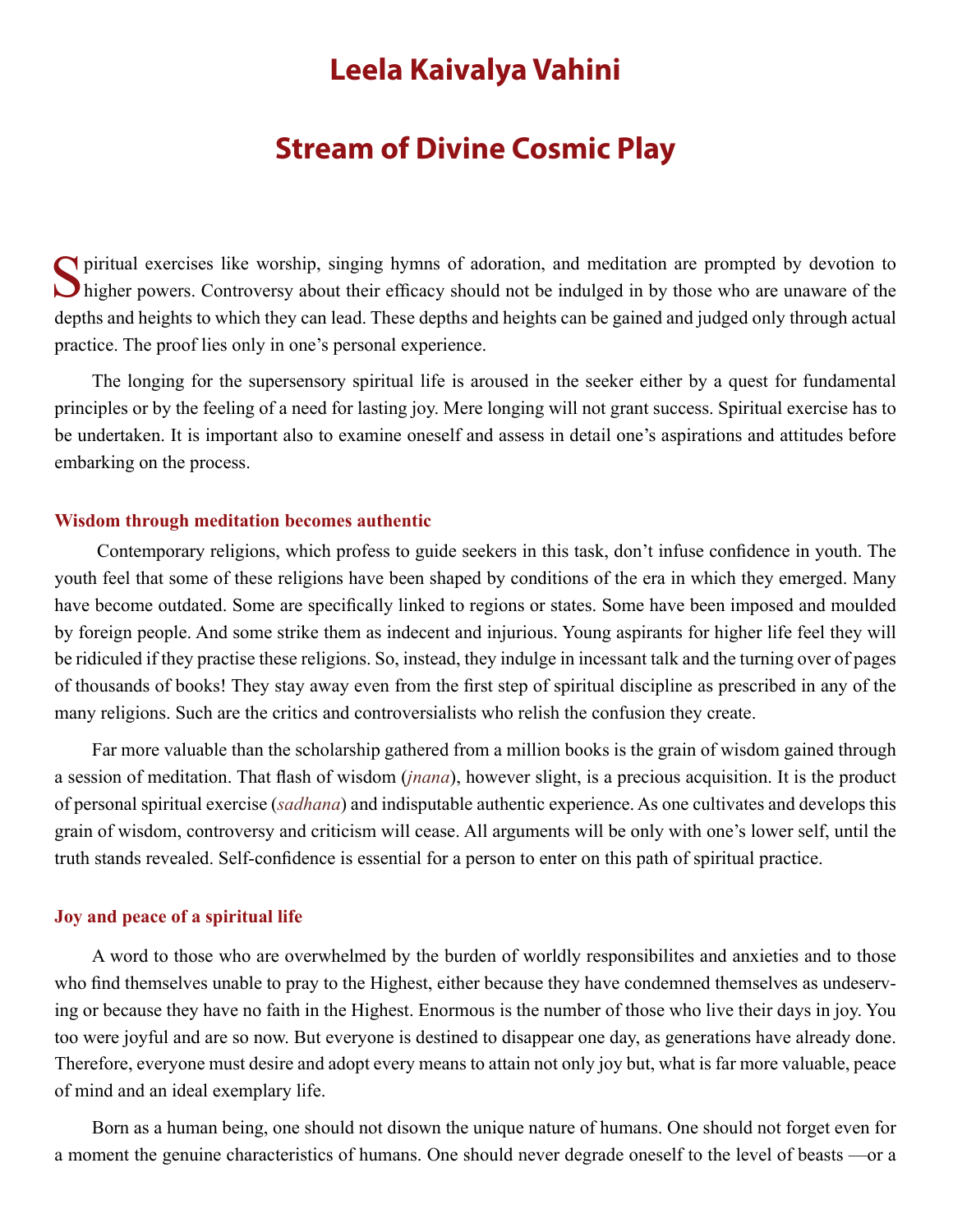<span id="page-8-0"></span>level that is far worse and despicable, that of demonic beings (*[asuras](#page-22-0)*). One must firmly resolve not to allow themself to fall into these depths. Only the spiritual path can arouse and sustain that resolution, that alone can awaken and strengthen such yearning.

It is necessary to emphasise that, in order to successfully confront the problems that arise in one's daily living, one has to possess intelligence and skill, in addition to the qualities of justice, virtue, and spiritual excellence. Both intelligence and skill are essential for progress, as essential as two wings for a bird or two wheels for a cart. The importance of the higher path that leads to the Highest can be realised only by experiencing and understanding the world.

#### **The world is a cosmic play**

The world is enchanting, because it is a tantalising appearance, though it is fundamentally untrue. It is a phenomenon that is fading out. When this truth is realised, one becomes aware of the cosmic sport of God and the eternal universal Being.

This state of consciousness cannot be won through the piling of wealth or worldly power or the acquisition of knowledge and skill. It can be won through the purification of one's consciousness in all its facets and the earnestness with which the search is pursued.

During that search, there naturally arise various obstacles, like doubts and dogmas, purposeless arguments, and flimsy fancies. From the coming New Year Festival Day (*Yugadi*), this series, under the name "Divine Cosmic Play' (*Leela Kaivalya Vahini*)" will dissolve all such obstacles and fill you with spiritual bliss (*[ananda](#page-21-1)*). It will lead you to the path of spiritual progress. Meanwhile, await the message.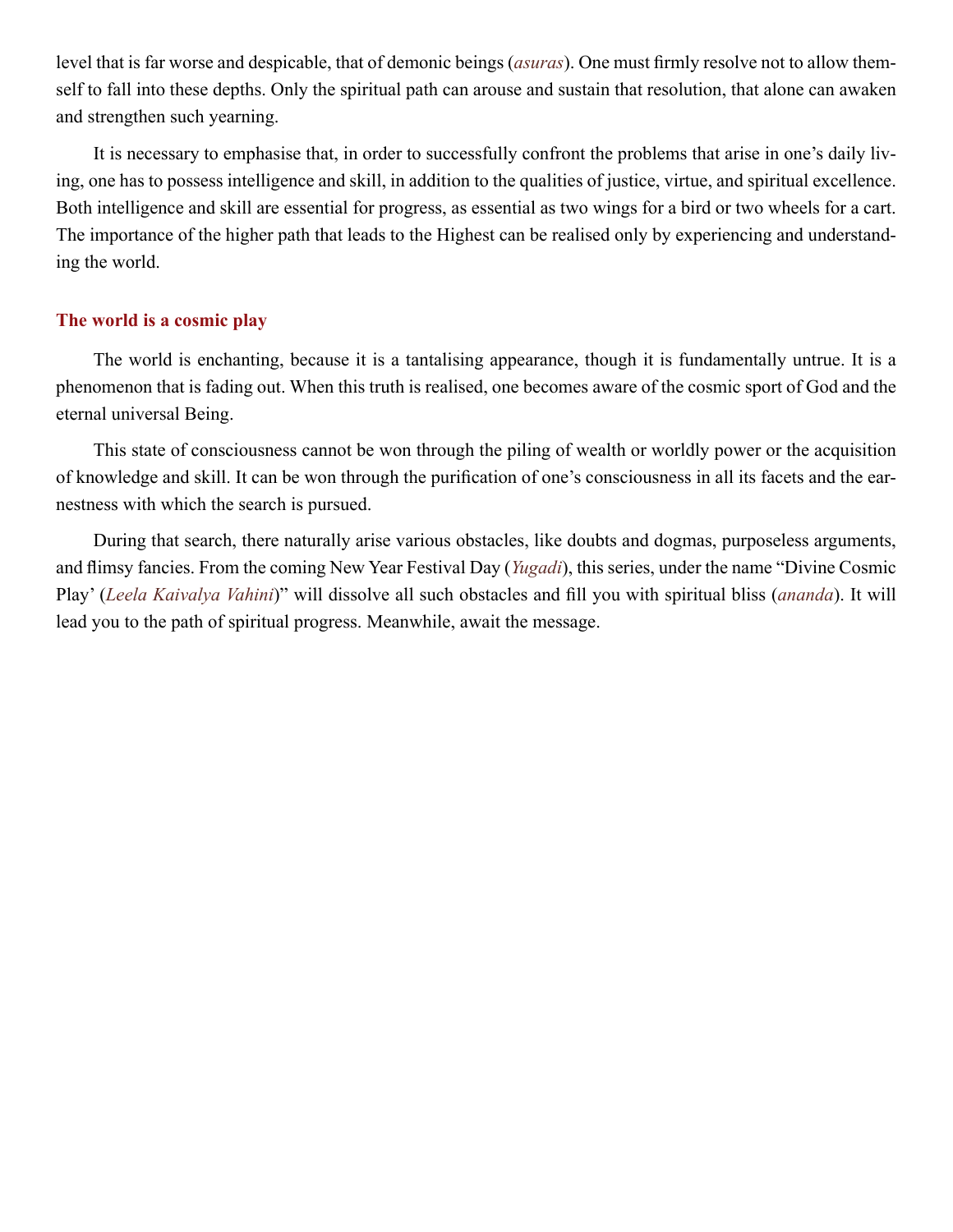## **Sai Speaks to a Spiritual Aspirant**

#### <span id="page-9-0"></span>**Veda is the very breath of God**

**Spiritual aspiran**t: All those who are loyal to *[Bharathiya](#page-22-1)* (Indian) culture accept the *[Vedas](#page-28-0)* as authoritative sources for every aspect of life. They assert that the *[Vedas](#page-28-0)* are the roots of their faith. What exactly does *[Veda](#page-28-1)* mean? Why has the *[Veda](#page-28-1)* acquired such importance?

**Sai**: My dear fellow! You were born in India, that is, Bharath, and you parade yourself as a *[Bharathiya](#page-22-1)*, but you aren't aware of what *[Veda](#page-28-1)* means! Well. *[Veda](#page-28-1)* is the name for a mass of divine knowledge. *[Veda](#page-28-1)* teaches the truth that cannot be revised or reversed by the passage of time through the three stages —past, present, and future. The *[Veda](#page-28-1)* ensures welfare and happiness for the three worlds. It confers peace and security on human society. The *[Veda](#page-28-1)* is the collation of words that are truth, that were visualised by sages who had attained the capacity to receive them into their enlightened awareness. In reality, the Word is the very breath of God, the Supreme Person. The unique importance of the *[Veda](#page-28-1)* rests on this fact.

#### **Veda includes all spiritual knowledge**

**Spiritual aspirant**: But in the field of worldly life, on the daily, material stage, what light can one expect from the *[Vedas](#page-28-0)*?

**Sai**: Every being that lives in the world strives to possess what it desires and avoid what it dislikes. Know that the *Veda* instructs how to succeed in both these endeavours. That is to say, it lays down what has to be done and what should not be done. When these prescriptions and prohibitions are followed, one can earn the good and avoid the evil. *Veda* is concerned with both the material and the spiritual, both this world and the beyond. If the truth must be told, all life is *Veda*-filled. One cannot but observe its injunctions.

*Veda* is derived from *vid*, which means "to know". So *Veda* means and includes all spiritual knowledge (*[jnana](#page-24-3)*). People are distinguished from other animals by the spiritual wisdom (*[jnana](#page-24-3)*) with which they are endowed. Devoid of spiritual wisdom, they are only beasts.

#### **One Veda, divided into five collections**

**Spiritual aspirant**: They say that the *[Vedas](#page-28-0)* are numberless, without end (*[an-antha](#page-21-2)*). Are they all full repositories of spiritual wisdom (*[jnana](#page-24-3)*)?

**Sai**: "The *[Vedas](#page-28-0)* are infinite (*anantho vai Vedaah*)." But note that, in the beginning, there was just one *Veda*. Later, it was dealt with as three and subsequently as four.

**Spiritual aspirant**: Why was the one divided into many? What special need was met thereby?

**Sai**: Since the *Veda* was vast and limitless, it was difficult for ordinary men to study it. Moreover, it would take endless time to complete the study. So, those who wished to learn were overwhelmed by fear, and very few showed earnestness to study the *Veda*. Something had to be done to bring the study within reach of those who sought to learn. Therefore, the hymns of praise in the *Veda* were separated from the rest and grouped under the titles *[Rik-samhitha](#page-26-0)* and *Yajus*-*[samhitha](#page-29-0)*. The verses capable of musical rendering (*saama* verses) were collected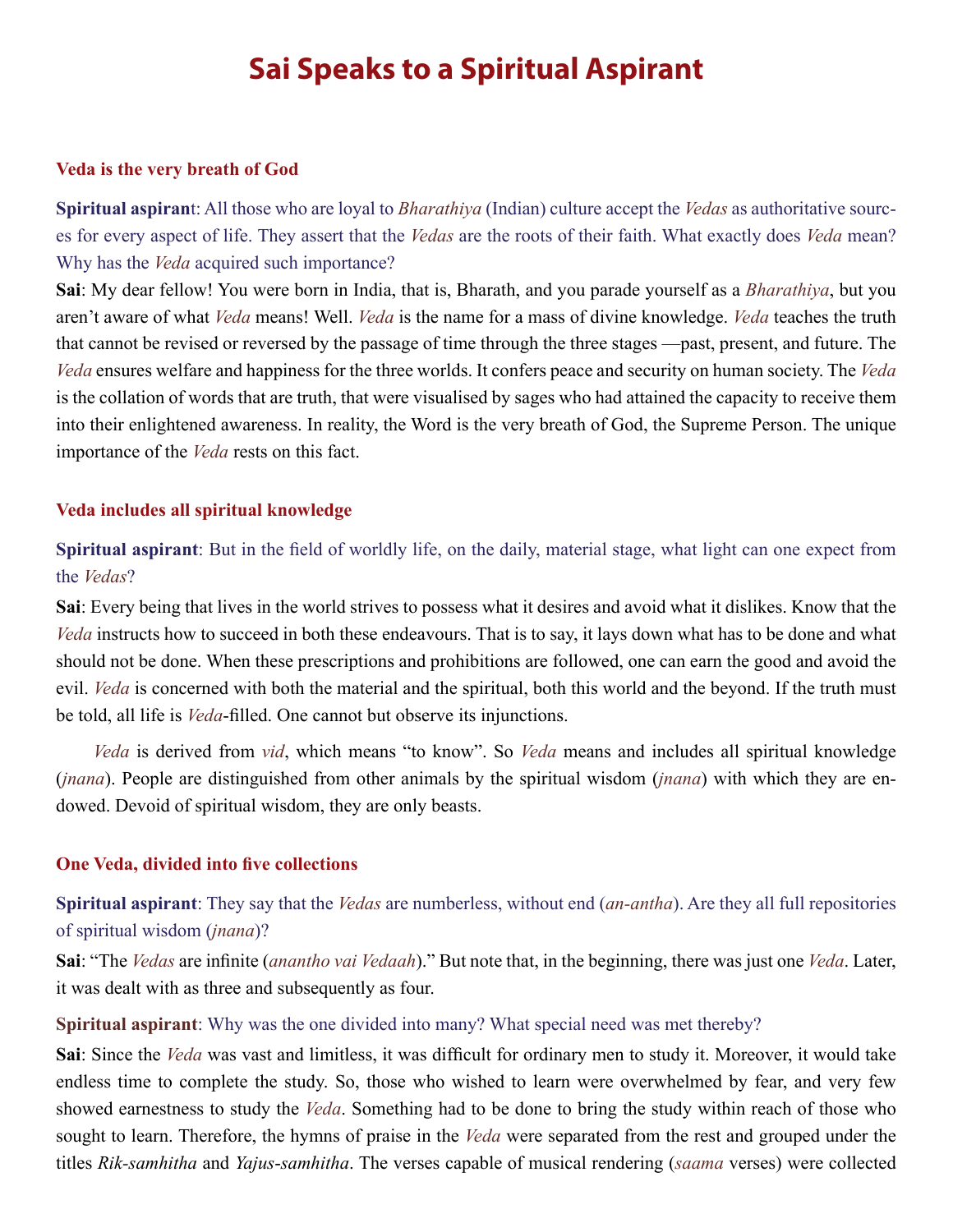<span id="page-10-0"></span>under the title *[Sama-samhitha](#page-27-0)*, and the *mantras* (formulae and spells) were grouped under *[Atharva-samhitha](#page-22-2)* (fourth collection).

#### **Spiritual aspirant**: Who grouped them into these collections?

**Sai**: It was [Vyasa](#page-28-2), who was a partial manifestation of [Narayana](#page-25-0) (God, [Vishnu\)](#page-28-3) Himself and son of Sage [Paraasara.](#page-25-1) He had mastered the scriptures and spiritual treatises. He himself was a great sage. He was a skillful coordinator. In order to promote the welfare of mankind, he compiled the *Veda* into four parts and facilitated righteous living by all. He divided the *Veda* into four and prepared five collections (*samhithas*).

#### **Divisions of Veda correspond to spiritual stages**

**Spiritual aspirant**: The four *[Vedas](#page-28-0)* are the four collections, as you just explained. How did the extra one arise? What purpose does it serve?

**Sai**: The *Yajus*-*[samhitha](#page-29-0)* has separated itself into two, the *[Krishna Yajur-veda](#page-24-4)* collection and the *[Sukla Yajur](#page-27-1)[veda](#page-27-1)* collection. So the total became five. The process didn't stop there. Each collection developed three separate complementary components. These scriptural texts emerged in order to enlighten people in different states of awareness and different levels of consciousness. The purpose was to enable everyone to benefit by the guidance and thus to cross the sea of suffering. Therefore, there is no trace of conflict in any of these texts.

**Spiritual aspirant**: What are those three elaborations, those three subsidiary texts, called?

**Sai**: *[Brahmanas](#page-22-3)*, *[Aranyakas](#page-22-4)*, and *[Upanishads](#page-28-4)*.

#### **Spiritual aspirant**: What are the *[Brahmanas](#page-22-3)*?

**Sai**: They are explanatory texts that deal with ritual formulae (*mantras*). They describe clearly the sacrificial rites and ceremonies that have to be observed while performing them. There are many such texts, for example, *[Aithar](#page-21-3)[eya Brahmana](#page-21-3)*, *[Taithiriya Brahmana](#page-27-2)*, *[Sathapatha Brahmana](#page-27-3)*, and *[Gopatha Brahmana](#page-23-1)*.

#### **Spiritual aspirant**: And, what are *[Aranyakas](#page-22-4)*?

**Sai**: *[Aranya](#page-21-4)* means "forest". Thus, these texts, in verse and prose, are to be perused and meditated upon silently in lonely hermitages. They are intended mainly for the guidance of those who, after passing through the stages of spiritual studies (*[brahma-charya](#page-22-5)*) and family life (*[grihastha](#page-23-2)*), assume life as recluses in forests (*vanaprastha*). They deal with the duties and responsibilities of the final stage of active life, the stage preliminary to the totally spiritual stage (*[Brahma-kanda](#page-22-6)*)

**Spiritual aspirant**: Swami! I have heard the term *[Brahma-kanda](#page-22-6)* used for some texts. What does it relate to?

**Sai**: Those texts are concerned with sacrificial rites as well as rules of right conduct. They deal with the special features of ceremonial rituals and special elaborations of moral codes.

#### **Upanishads form Vedanta, highest spirituality**

#### **Spiritual aspirant**: And, Swami, what are *[Upanishads](#page-28-4)*?

**Sai**: They can be mastered only by intelligent discrimination (*viveka*). They deserve to be so mastered. Four goals are laid down for humans in the scriptures: righteousness (*[dharma](#page-23-0)*), prosperity (*[artha](#page-22-7)*), moral desire (*[kama](#page-24-5)*), and liberation (*moksha*). Learning (*vidya*) can be classified under two heads: The lower and the higher. While the four *[Vedas](#page-28-0)*, the earlier portion of ancient scriptures, deal with the first three, lower, goals, the later portion of the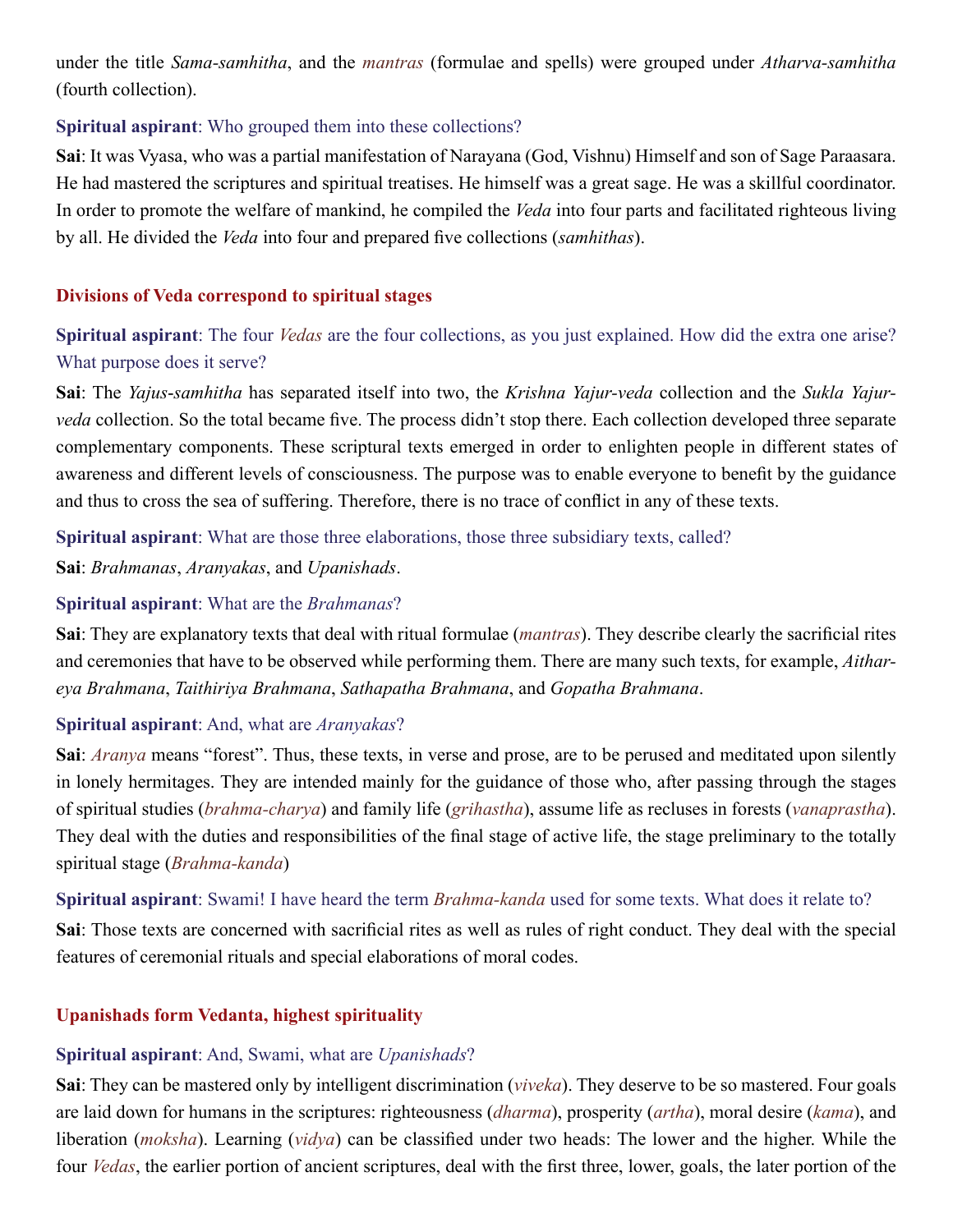<span id="page-11-0"></span>ancient scriptures, the *[Upanishads](#page-28-4)*, deal with the last, the higher, goal.

**Spiritual aspirant**: But how did the word *[Vedanta](#page-28-5)* (meaning the doctrine of the identity of *[Brahman](#page-22-8)* and the *[Atma](#page-22-9)*) arise?

**Sai**: These *[Upanishads](#page-28-4)* themselves form the *[Vedanta](#page-28-5)*. Memorising the *[Vedas](#page-28-0)* is of no avail; *[Vedanta](#page-28-5)* has to be understood and assimilated. Knowledge can never reach consummation until *[Vedanta](#page-28-5)* is mastered

#### **Vedas bear nine names, or features**

**Spiritual aspirant**: Swami! Why are the *[Vedas](#page-28-0)* often referred to as that which was heard (*sruthi*)? Sai: The *[Vedas](#page-28-0)* are denoted by nine names, and *Sruthi* is only one of the nine.

**Spiritual aspirant**: What are the nine names?

**Sai**: *Sruthi*, *[Anusrava](#page-21-5)*, *[Thrayee](#page-28-6)*, *[Aamnaya](#page-21-6)*, *[Namamnaya](#page-25-2)*, *[Chandas](#page-23-3)*, *[Swadhyaya](#page-27-4)*, *[Aagama](#page-21-7)*, *[Nigamaagama](#page-25-3)*.

**Spiritual aspirant**: Each of these names must indicate some distinct feature. I would like to know how they arose and what those features are. Please instruct me.

**Sai**: Of course, those names have inner meanings. *sruthi* means "That which was heard". The guru chants the *[Vedic](#page-28-7)* hymn, and the pupil listens with one-pointed attention and reproduces it with the same voice modulations. This process is repeated until the pupil masters the hymn. Hence, the name *sruthi* is relevant.

The name *[Anusrava](#page-21-5)* means the same, "That which was heard serially."

Now, the word *[Thrayee](#page-28-6)*. It means "the Three". In the beginning there were only three collations in the *[Vedic](#page-28-7)* scriptures —the *[Rig](#page-26-1)*, *[Yajur](#page-29-1)*, and *Sama-vedas*. These three alone were considered important. So this word was used, and it has stayed.

The word "*[aamnaya](#page-21-6)*" is derived from the root "*mnaa*" which means "learn". Since the *[Vedas](#page-28-0)* had to be learned continuously and in a steadfast manner, they were collectively known as *[Aamnaya](#page-21-6)* and also as *[Namam](#page-25-2)[naya](#page-25-2)*.

"*[Chandas](#page-23-3)*" means a poetic metre, which can be set to music, as in *[Sama-veda](#page-26-2)*. So the *[Vedas](#page-28-0)* themselves were indicated by that name.

The name *[Swadhyaya](#page-27-4)* was applied to the *[Vedas](#page-28-0)* because they were handed down from father to son and generation to generation by the process of teaching and learning (*swadhyaya*).

*[Aagama](#page-21-7)* means "that which has come, originated". "*[Nigamaagama](#page-25-3)*" is an elaboration of the same word. The *[Vedas](#page-28-0)* originated from the breath of God, and each syllable is sacred. Each word is a *mantra*. The *[Vedas](#page-28-0)* are all *mantras*.

#### **Vedic mantras are powerful aids to liberation**

#### **Spiritual aspirant**: *mantra*? What does that mean?

**Sai**: *Mantra* is the exposition of the goal that is set. That is to say, *mantra* is that which prompts and promotes probing through the mind (*[manana](#page-24-6)*). The syllable "*man*" indicates the process of probing, and the syllable "*thra*" means "the capacity to take across, to liberate, to save". In short, *mantra* is that which saves when the mind dwells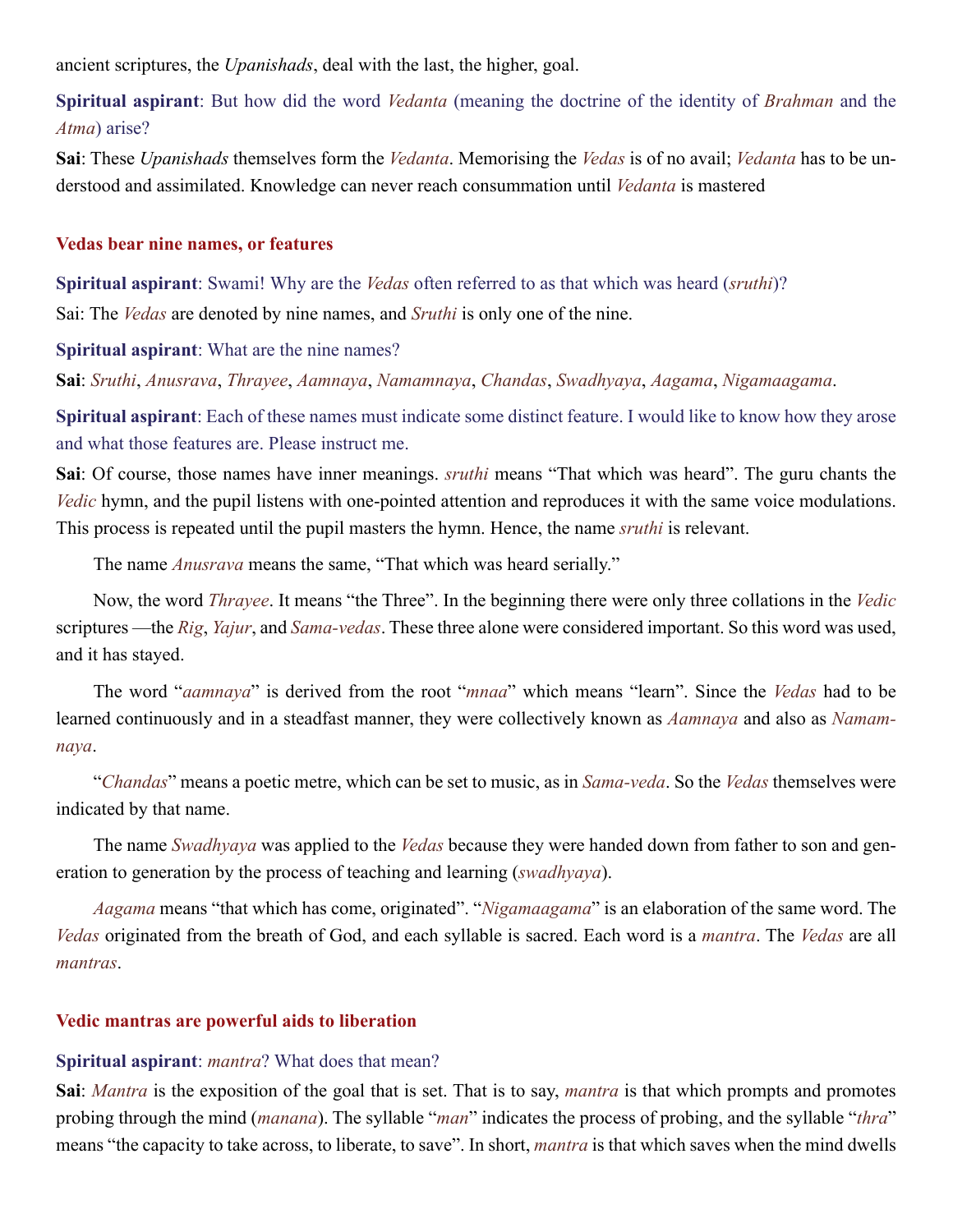<span id="page-12-0"></span>upon it.

While rites and ritual sacrifices are performed, people have to remind themselves constantly of their nature and significance. To achieve this end, they have to repeat certain formulae, called *mantras*. But, today, those who perform the rites either recite the *mantras* mechanically or allow them to roll on the tongue. They pay no attention to the meaning of the *mantra*. When *mantras* are uttered as rigmarole, they yield no fruit! People can reap the full reward only when they recite the *mantras* with knowledge of the meaning and significance. Each *[Veda](#page-28-1)* has many branches, and the total direction and purpose of each branch has also to be known by the *[Vedic](#page-28-7)* scholar.

#### **Spiritual aspirant**: What are branches (*saakhas*)?

**Sai**: *Saakha* means "limb" a text that arises out of the main *[Veda](#page-28-1)*. A tree has branches, and each branch has twigs and bunches of leaves. When all these are conceived together, the tree emerges. Each *[Veda](#page-28-1)* has a large number of main branches and subsidiary branches. Not all have come to light. Only a few have been identified and studied. The number of branches lost from memory and practice adds up to thousands and even lakhs (hundred thousands). Even their names have disappeared, and no one can recall them. This is why the scriptures declare, "The *[Vedas](#page-28-0)* are endless (*Anantho Vai Vedaah*)." As a result, each of the great saints and sages took up for study and practice only a few branches from one *[Veda](#page-28-1)* or other.

#### **Agni (Fire God) is most adored in the Rig-veda**

**Spiritual aspirant**: What is the *[Rig-veda](#page-26-1)*? How was that name applied to it?

**Sai**: *[Rig-veda](#page-26-1)* is the collection of *mantras* or hymns in praise of Gods. The term *[Rig-veda](#page-26-1)* can also apply to the Gods who are praised.

**Spiritual aspirant**: Which God is most adored and glorified in this *[Veda](#page-28-1)*?

**Sai**: Many Gods are praised in it. The *[Rig-veda](#page-26-1)* deals with thirty-three of them as important.

**Spiritual aspirant**: Do these Gods have specially distinct forms, or are they of the human form?

**Sai**: They have forms akin to the human.

**Spiritual aspirant**: Please instruct me on their form (*swarupa*) —at least, about one or two of them.

**Sai**: [Surya](#page-27-5), the Sun God, has "rays" as His arms. The flames of [Agni](#page-21-8), the Fire God, are His tongues. This is how they are pictured.

[Agni](#page-21-8), the Fire God, is born when hardwood (*[arani](#page-21-9)*) is churned. [Agni](#page-21-8) has parents, but as soon as He is born, He eats up His father and mother, that is to say, the pieces of wood whose friction produced the spark. [Agni](#page-21-8) is described as having ten maids. They are the ten fingers that hold the hardwood and operate it.

Since [Agni](#page-21-8) is born every time the stick of hardwood is ritually operated, He is called the Multiborn. The column of smoke (*[dhuma](#page-23-4)*) indicates His presence; it is His flag (*kethu*), so to say. Therefore, He has another name by which He is invited: [Dhuma Kethu.](#page-23-5)

[Agni](#page-21-8) is also named *[Yajna-Sarathi](#page-28-8)* (the charioteer for the sacrifice), for He brings to the place of sacrifice, in a chariot, the Gods to whom offerings are made in the ceremonial flames. He conveys the offerings to the Gods to whom they are dedicated. In every sacrificial rite (*yajna*), [Agni](#page-21-8) is the most important participant. So, He is praised as officiating in all four roles: priest, reciter of prayers, performer of rites, and *[Brahma](#page-22-10)* (supervisor of ritual).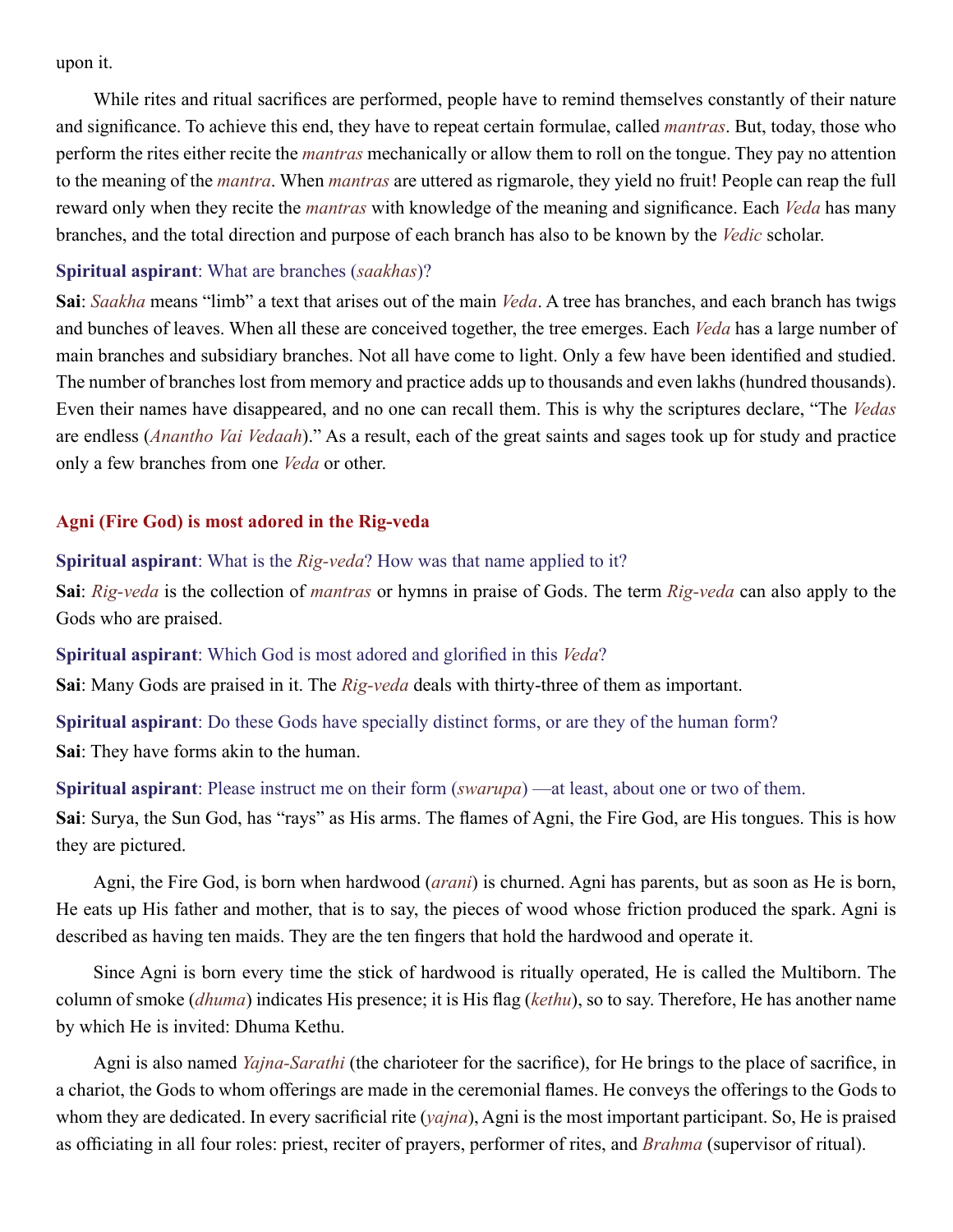<span id="page-13-0"></span>[Agni](#page-21-8) is the closest friend of humanity, for without fire a person can scarcly hold on to life. The principle of fire is at the basis of human activity —both inside the body and outside. So, [Agni](#page-21-8) is addressed as Master of the home (*[Grihapathi](#page-23-6)*). [Agni](#page-21-8) has no preferences and no prejudices. [Agni](#page-21-8) treats all living beings, all races and castes equally, with no distinction. Therefore, He is addressed as Equal Friend (*[Samamithra](#page-27-6)*).

#### **Rig-veda proclaims universal unity**

#### **Spiritual aspirant**: What is the main lesson taught by the *[Rig-veda](#page-26-1)*?

**Sai**: The *[Rig-veda](#page-26-1)* teaches unity. It exhorts all people to pursue the same holy desires. All hearts must be charged with the same good urge; all thoughts must be directed by good motives toward good ends. All must tread the one Path of Truth, for all are but manifestations of the One. Today, people believe that the lesson of the unity of mankind is quite new and that the idea of progressing toward it is very praiseworthy. But the concept of human unity is not at all new. In *Rig-vedic* times, the concept was proclaimed much more clearly and emphatically than now. It is the preeminent ideal of the *[Rig-veda](#page-26-1)*.

All are parts of God, His power, His energy. The *[Atma](#page-22-9)* that is the Reality in everyone is, in truth, the One manifesting as the many. The *[Veda](#page-28-1)* demands that difference and distinction should not be imposed. This universal inclusive outlook is absent among men today. People have multiplied differences and conflicts, and their lives have become narrow and restricted. In the ancient past, the *[Rig-veda](#page-26-1)* pulled down restrictive barriers and narrow feelings and proclaimed unity.

#### **Yajur-veda describes methods of sacrifices**

#### **Spiritual aspirant**: What is the *[Yajur-veda](#page-29-1)*? Why is it known by that name?

**Sai**: The name is derived from the root "*yaj*". It has a large number of derivatives, each with a particular meaning. But the meanings most current are "worship of God" and "charity, granting gifts". The *[Yajur-veda](#page-29-1)* describes the modes and methods of performing sacrifices and rites (*yajnas* and *yagas*) to propitiate the Gods. *[Adhwara](#page-21-10)* also means "a sacrifice", so the *[Yajur-veda](#page-29-1)* is sometimes referred to as *[Adhwara Veda](#page-21-11)*.

#### **Spiritual aspirant**: What lesson does the *[Yajur-veda](#page-29-1)* convey?

**Sai**: The *[Yajur-veda](#page-29-1)* has two recensions (editorial revisions), one centering around the tradition of Sun [\(Aditya\)](#page-21-12) and the other around the tradition of *[Brahma](#page-22-10)*. The latter is called *[Krishna \(Dark\) Yajur-veda](#page-24-4)*; the former, *[Sukla](#page-27-1) [\(White\) Yajur-veda](#page-27-1)*. The *[Krishna Yajur-veda](#page-24-4)* is widely current in South India, while the *[Sukla Yajur-veda](#page-27-1)* prevails in North India. The Krishna recension is closer to the hymns of the *[Rig-veda](#page-26-1)* collection. The *mantras* or formulae contained in it are used in the worship of Gods and while placing offerings to the Gods in the sacrificial fire.

The *[Krishna Yajur-veda](#page-24-4)* contains eighty-six branches (*saakhas*), each with its special explanatory texts. But they have mostly disappeared from memory for want of people to study and practise them. Only four have survived. Eighty-two have been drowned in the whirlpool of time.

*[Sukla Yajur-veda](#page-27-1)* had seventeen noteworthy branches, but they too have succumbed to the ravages of time. Only two of them are now available. When we consider how momentous and meaningful these two are, one has to conclude that the unique value of this *[Veda](#page-28-1)* is well-nigh indescribable.

No one can fulfil the task of estimating the glory and grandeur of the *[Vedas](#page-28-0)*. The *[Vedas](#page-28-0)* are unreachable by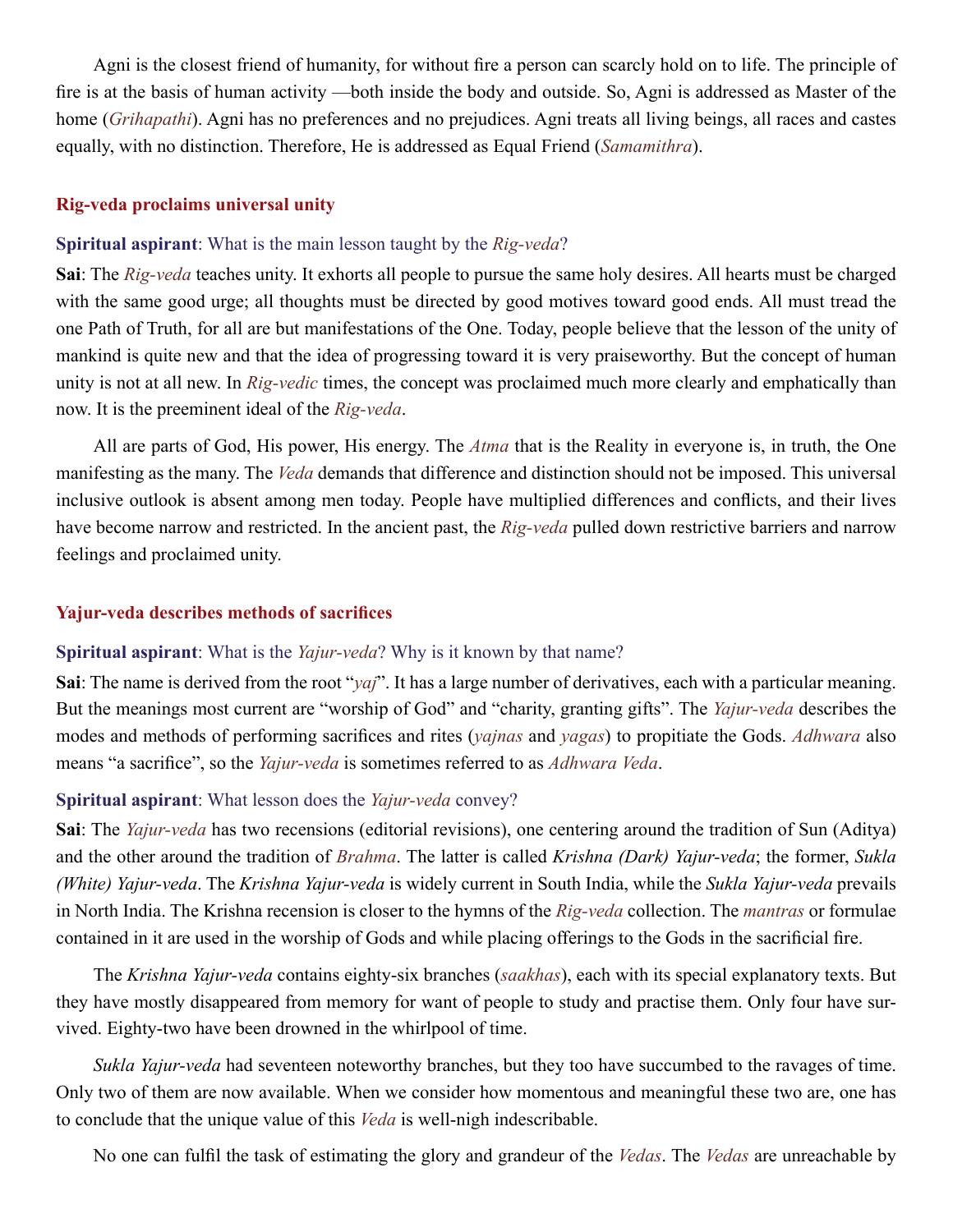<span id="page-14-0"></span>means of either language or imagination —"that from which words recoil, inaccessible even to the mind (*yatho vaacho nivarthanthe, apraapya manasaa sah*)." Know that this is the truth and exult that you could know that this is the truth and exult that you could know it thus. Those who have become aware of this are really blessed; diving into the depth, they have gained the precious gem; they have won the goal of life, the *purusha-artha*.

#### **Veda contains pure or untainted wisdom**

#### **Spiritual aspirant**: Swami! You said the *[Veda](#page-28-1)* is known by nine other names. Does it have more?

**Sai**: Ah! Can it be designated by only nine? It has many more names. For example, it is known as *Prusni*, also as *[Prathamaja](#page-26-3)*. The names reveal the various facets of the *[Veda](#page-28-1)*, the context and character of the teachings.

#### **Spiritual aspirant**: *Prusni*? What does it mean?

**Sai**: The Almighty (*[Parameswara](#page-25-4)*) is *[Prusnigarbha](#page-26-4)* (He who contains all clarity and wisdom). *Prusni* connotes purity, clarity, and sanctity. So the word indicates that the Almighty has intelligence that is devoid of taint of any kind. The *[Veda](#page-28-1)* is the concretisation in words of that wisdom. Sages who possess purified consciousness and clarified intellect win the grace of the all-pervasive *[Brahman](#page-22-8)* (Cosmic Self). *[Brahman](#page-22-8)* prompts them and blesses them to visualise the hymns and sacred formulae (*mantras*). While adoring the Almighty, they became aware of the truth, they too recognised and described *[Brahman](#page-22-8)* as *[Prusnigarbha](#page-26-4)*.

The sages who visualised the *mantras* were not bound by the consequent coils of works (*[karma](#page-24-7)*); they merge in *[Brahman](#page-22-8)* and emerge from *[Brahman](#page-22-8)* when the cycle of manifestation starts again. So, they are hailed as unborn. The *[Veda](#page-28-1)* acclaims them thus. Their very nature is immaculate purity. Therefore, they too are called *Prusni*. They yearned so agonisingly for grace that, in the state of superconsciousness (*samadhi*), *[Brahman](#page-22-8)* manifested out of self-will and awarded them the vision of *[Brahma Yajna](#page-23-7)*.

#### **Mantras are revealed to holy sages**

#### **Spiritual aspirant**: What is *[Brahma Yajna](#page-23-7)*?

**Sai**: *[Brahma Yajna](#page-23-7)* is intense study and observance of the *[Veda](#page-28-1)* (i.e. *swadhyaya*). The sages who are "unborn" and therefore authorised by *[Brahman](#page-22-8)* to transmit the truth formulated (according to the vision they earned) sacrificial rites designed to promote peace and prosperity in the world. The *[Vedas](#page-28-0)* acknowledge as sages only those who treasure in their hearts awareness of *mantras*, of the supreme truth, and of the meaning and significance of *[Brahman](#page-22-8)* (the Cosmic Self) and *[dharma](#page-23-0)* (the laws of social harmony and individual rights and duties). The ritual sacrifices authorised and accepted by such sages are called *yajnas*.

Yearning for truth is asceticism (*tapas*). Since *[Brahman](#page-22-8)* is won through asceticism, *[Brahman](#page-22-8)* is referred to as "attained by asceticism" (*thapoja*). *[Brahman](#page-22-8)*'s response to the ascetism is described as the Word of God (*[Deva](#page-23-8)[vaak](#page-23-8)*) and the Voice of God (*[Deva-vaani](#page-23-9)*).

*Thapoja* literally means "born of ascetism", but this does not imply that the Cosmic Self (*[Brahman](#page-22-8)*) was non-existent until ascetism brought It forth! *[Brahman](#page-22-8)* is ever-existent; It has no beginning; time does not affect It. "Born of ascetism" means that "It revealed Itself to the person who underwent the ascetism." It ever IS; It has willed to be so. It projected Itself as the Word (*Vaak*).

The Word is the *mantra* of the *[Veda](#page-28-1)*. So, the Almighty is described in the *[Veda](#page-28-1)* as the Designer of *Mantra* and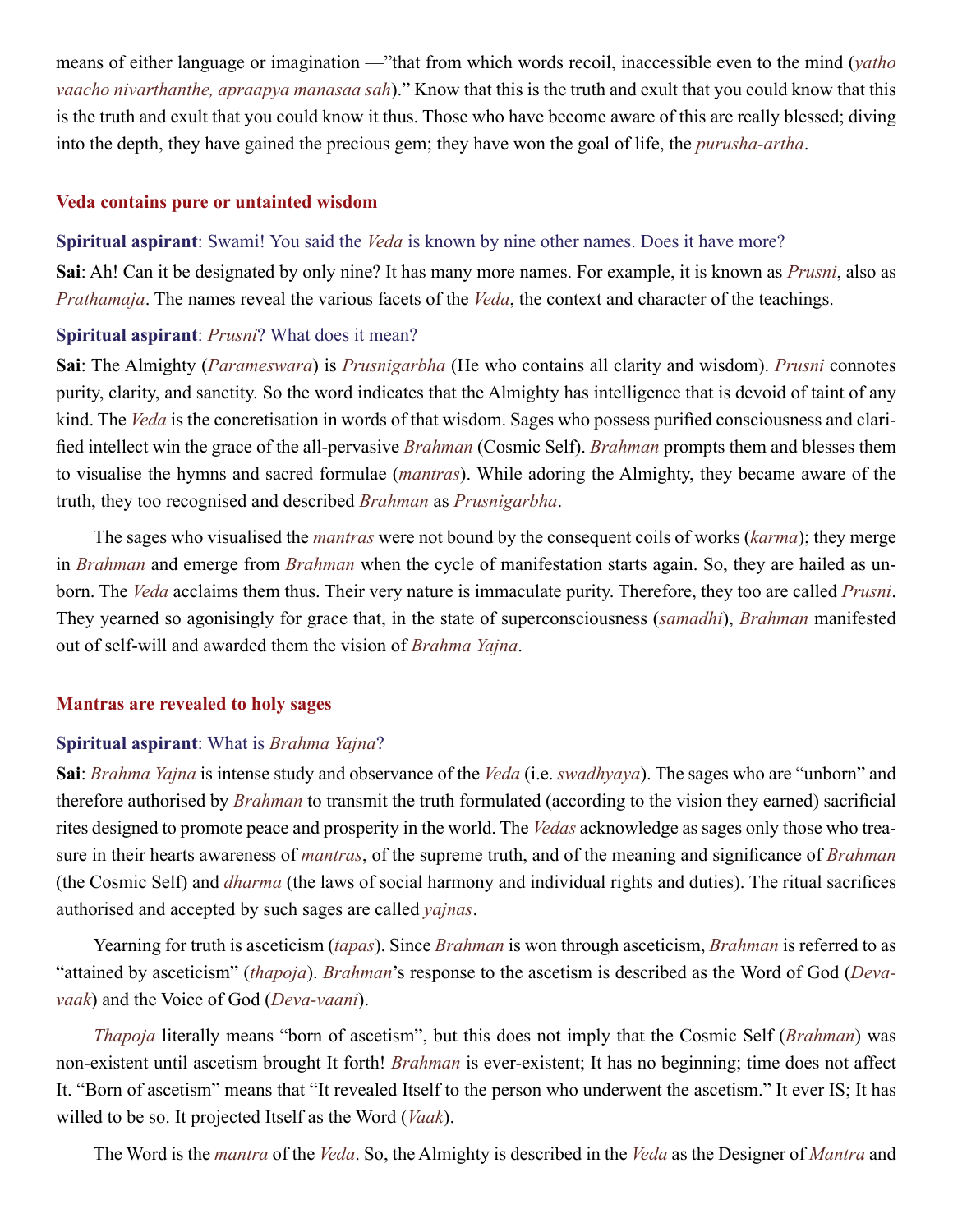<span id="page-15-0"></span>the Creator of *Rishis*, besides the names that occur at some place or other, like Self-emergent, born of ascetism, etc.

I mentioned the name *[Prusnigarbha](#page-26-4)*. That is a very meaningful name for the Almighty. It signifies food, water, immortalising nectar, and the wisdom of the *[Veda](#page-28-1)*. Since the Almighty *[Brahman](#page-22-8)* has all these in Him, in the womb (*[garbha](#page-23-10)*), so to say, He is named *[Prusnigarbha](#page-26-4)*. *[Brahman](#page-22-8)* is thus declaring His own Reality as the form of *[Veda](#page-28-1)*.

#### **The "first born" in the Vedas**

#### **Spiritual aspirant**: Swami! You also mentioned the name [Prathamaja](#page-26-3). What does it mean?

**Sai**: The Three (*[Thrayee](#page-28-6)*), that is to say, the *[Veda](#page-28-1)*, is extolled as "primal-born [\(Prathamaja](#page-26-3))" in the *[Veda](#page-28-1)*. The statement "Study the Three (*Upasthaaya Prathamajaam*)" reveals the belief that higher learning could be attained by the revered study of the Primal-born. Unless one studies the sacred Word of the *[Veda](#page-28-1)* (*[Veda-](#page-28-1)vaak*) with humility, one cannot master knowledge of *[Brahman](#page-22-8)*. This requires not the verbal recitation of the *[Veda](#page-28-1)* but constant "service", conscious worship of the *[Veda](#page-28-1)* with full awareness of what the word means and commands. This has been made plain in that statement.

#### **Spiritual aspirant**: Swami, in which *[Veda](#page-28-1)* does the name [Prathamaja](#page-26-3) occur?

**Sai**: In the *[Rig-veda](#page-26-1)*. Understand that [Prathamaja](#page-26-3) and another similar expression, *Purvaja* (primeval), indicate the impossibility of discovering when the *[Veda](#page-28-1)* was first revealed. It is beginningless. It is for this reason that Sage [Valmiki](#page-28-9) has praised this word, as the first imperceptible mysterious word. The first concretisation of the Cosmic Will was the person with the cosmic womb (*[Hiranyagarbha](#page-24-8)*), who is called primal-born [\(Prathamaja](#page-26-3)). Knowledge of the Impersonal and its projection as Personal (*[Brahma-vidya](#page-23-11)*) is also Primal Awareness, according to the *[Veda](#page-28-1)*. Both *[Brahman](#page-22-8)* and the cosmic wombed *[Hiranyagarbha](#page-24-8)* are sometimes referred to as Primal-born [\(Prathamaja](#page-26-3)).

**Spiritual aspirant**: Of these two —Supreme *[Brahman](#page-22-8)* (Parabrahman) and the cosmic womb *[Hiranyagarbha](#page-24-8)* which is really the first (prathama)?

**Sai**: Supreme *[Brahman](#page-22-8)* is the very first. It always is and has been. *[Hiranyagarbha](#page-24-8)* was born from It, and the *[Veda](#page-28-1)* also emanated from it. The appellation "First-born ([Prathamaja\)](#page-26-3) is very apt for the *[Vedas](#page-28-0)*. Since the sages heard and pronounced the *[Veda](#page-28-1)*, it is also named "Related to the Sages (*[Aarsha](#page-21-13)*)".

*[Veda](#page-28-1)* is the source of *[dharma](#page-23-0)*, or moral life, righteous behaviour. Those who observe the norms relating to duties and taboos as laid down in the *[Veda](#page-28-1)* and as interpreted by the *[Mimamsa](#page-25-5)* rule deserve the name "*[dharma](#page-23-0)*adherents". Those who interpret them according to their own desires are anti-*[dharma](#page-23-0)*-adherents.

#### **Vedas are highly potent revelations**

#### **Spiritual aspirant**: *[Aarsha](#page-21-13)*? What does that mean?

**Sai**: *[Veda](#page-28-1)* is itself called *Rishi* (Sage), and since it is revealed by the seers, it is also called "*[Aarsha](#page-21-13)*". The *[Vedas](#page-28-0)* are the expression of the highly spiritualised vision of sages. The *[Vedic](#page-28-7) mantras* are the precious treasure garnered by sages for liberating people. Thus sayeth the *[Rig-veda](#page-26-1)*.

The *[Brahman](#page-22-8)* concept of the *[Vedas](#page-28-0)* is also denoted by a word that has *sa* as the end syllable. For this reason, *[Veda](#page-28-1)* means wealth (*[dhana](#page-23-12)*), wisdom (*[jnana](#page-24-3)*), and the highest potence (*[param-aiswarya](#page-25-6)*). The wealth indicated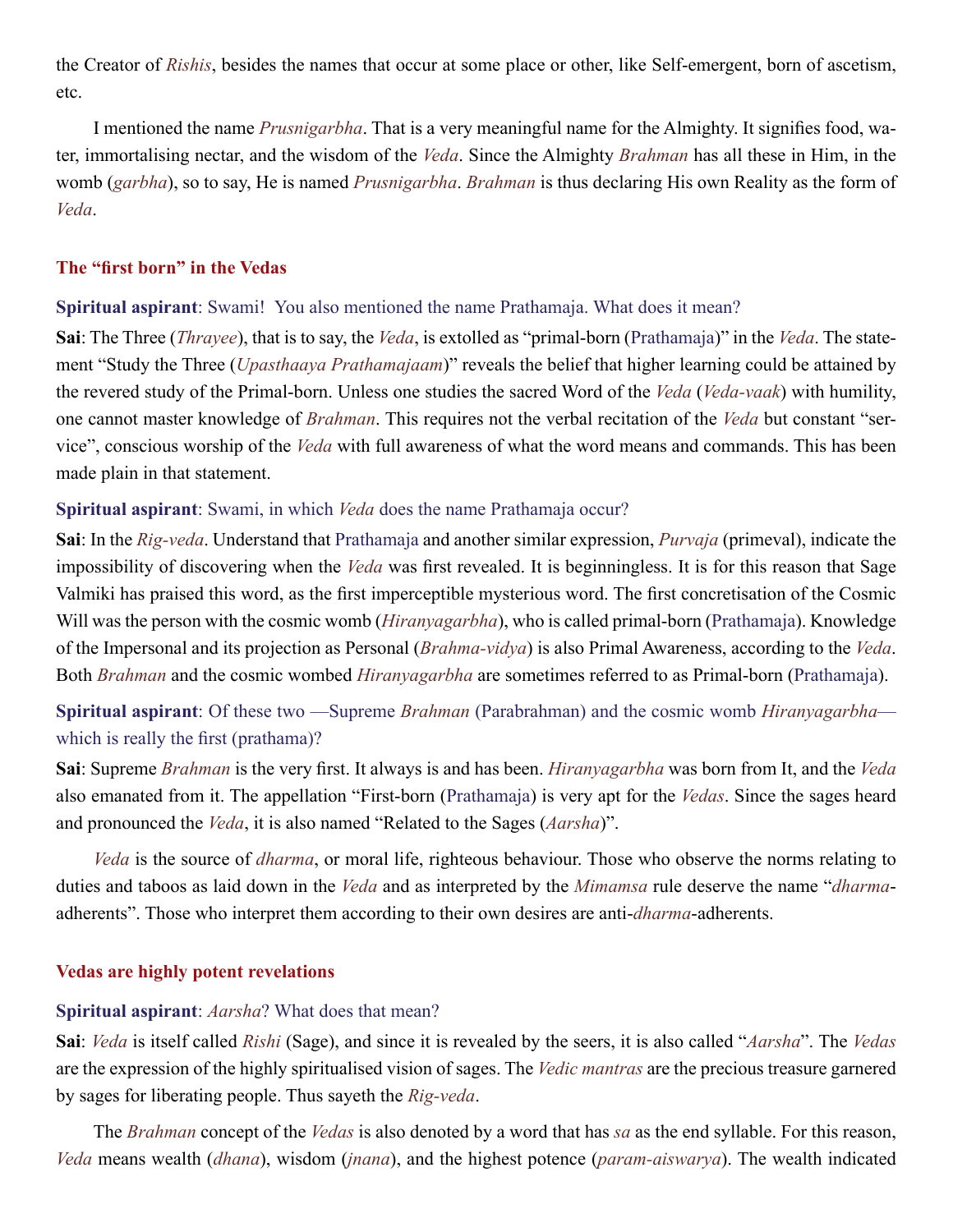<span id="page-16-0"></span>here is distinct from worldly gains and possessions. It is the means by which the supreme goal can be attained. In other words, the wealth acquired through the grace of Mother Veda (*[Veda-matha](#page-28-10)*) is the most potent wisdom itself. For this reason, the *[Vedic](#page-28-7)* sages prayed thus:

God! You are the very embodiment of the *[Veda](#page-28-1)*. Fill me, not with the burden of cattle and children but with the wisdom that is the source of the highest potence (*[param-aiswarya](#page-25-6)*). I shall be fully content with that wealth (*[dhana](#page-23-12)*). And since such wealth is capable of being utilised for your service, you too will be glad when I have it.

#### **Recite Vedas with full awareness of meaning**

**Spiritual aspirant**: Swami! Today, we don't find feelings that produce such prayers anywhere among men. People repeat these *[Vedic](#page-28-7)* prayers as gramophone records do, without any knowledge of their meanings, out of sheer habit. Don't they? Do they get the wisdom that is the most precious treasure of God?

**Sai**: My dear fellow! You yourself said now that they recite the *[Veda](#page-28-1)* as gramophone records do, didn't you? So they gain as much wisdom and power as those records get —how could they acquire the treasure of full potence? Planting a branch that has been severed, can one claim that a tree is growing there? Those who recite the *[Vedas](#page-28-0)* with the awareness of their meaning, experiencing at the same time the feelings embedded in the hymns —they alone can earn the grace of *[Brahman](#page-22-8)*, the knowledge of *[Brahman](#page-22-8)* (*[Brahma-vidya](#page-23-11)*), the highest wisdom, the supreme treasure.

#### **Veda is intuitive wisdom through adherence to moral codes**

**Spiritual aspirant**: Swami! Generally speaking, everyone craves wealth. But what form of wealth is to be craved? What form is approved by the *[Veda](#page-28-1)*? What has the *[Veda](#page-28-1)* said about this? Instruct me.

**Sai**: "*[Veda](#page-28-1)* is the highest treasure (*Vedam paramaiswaryam*)" "That which gives instruction is known as *[Veda](#page-28-1)* (*Vedayathithi Vedah*)." "Get instructed by that *[Veda](#page-28-1)* (*Sah Vedasthwam*)."

Wealth (*[dhana](#page-23-12)*) is desired and sought out as a means for prosperity and progress. So, God is also known as Wealth (*[Artha](#page-22-7)*). The *[Veda](#page-28-1)* announces that intuitive wisdom (*[jnana](#page-24-3)*) constitutes the riches (*[dhana](#page-23-12)*), the means by which the Almighty is attained; this alone deserves the name "*[Vedas](#page-28-0)*" or *[Vedic](#page-28-7)* truth. *[Vedic](#page-28-7)* scripture asserts that such wealth alone can confer the joy of satisfaction to both the worshiper and worshiped. The *[Rig-veda](#page-26-1)* extols this form of wealth and refers to it as *[Sruthyam](#page-27-7)*, for it is the type described and recommended in the *[Vedic](#page-28-7)* scripture (*sruthi*). The *[Veda](#page-28-1)* approves as *[Vedic](#page-28-7)* only the wealth that is earned through adherence to the moral codes laid down clearly for human guidance.

**Spiritual aspirant**: *[Sruthyam](#page-27-7)*? What does that mean, Swami?

#### **Veda is the source of all moral codes**

**Sai**: A prosperous person (*srimantha*) is one who is happily endowed with children and grandchilden and who is successful in worldly ambitions beyond even surprising heights. But moral excellence is a more valuable possession. This wealth is the concrete result of *[Vedic](#page-28-7)* injunctions. It is called *[dharma](#page-23-0)* or righteous action.

The *[Ramayana](#page-26-5)* extols [Rama](#page-26-6) as *[dharma](#page-23-0)* personified (*Vigrahavan Dharma*). "*[Dharma](#page-23-0)* sustains all beings (*sarva-bhuthaanaam dharanaath, dharmah*)." *[Dharma](#page-23-0)* is the support (*[dharana](#page-23-13)*) for all beings. Hence, *[Veda](#page-28-1)* is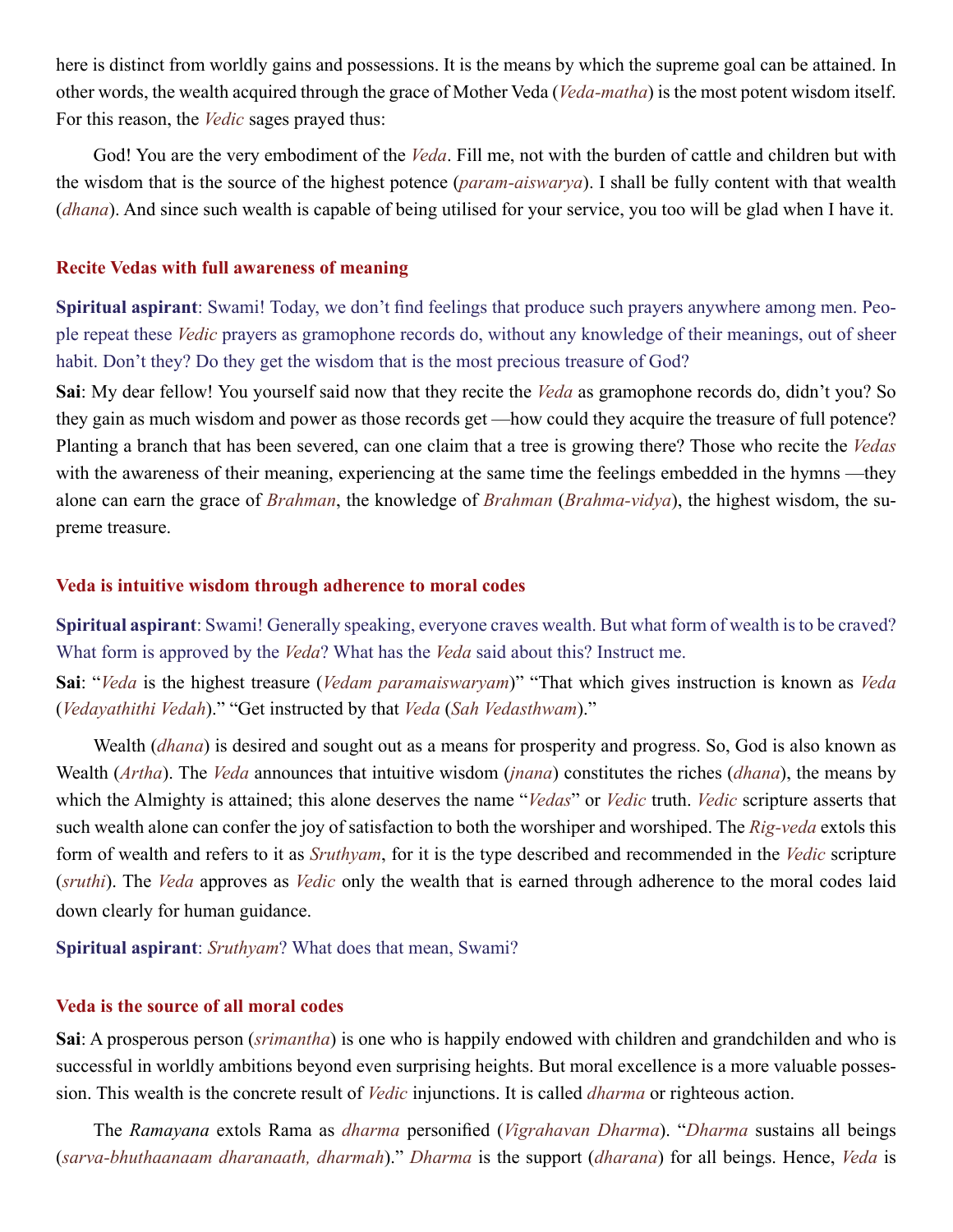<span id="page-17-0"></span>named *[dharma](#page-23-0)*. The Almighty is that support and sustenance; the most effective mode of worship is the offering of *[dharma](#page-23-0)*. So, the Almighty Itself is identified with the word *[dharma](#page-23-0)*. That name is therefore meaningful.

The entire cosmos projected by the Almighty is established on *[dharma](#page-23-0)* (*dharmo viswasya jagathah prathistaa*).

*[Dharma](#page-23-0)*, imbued with profound sanctity, is being interpreted by people in accordance with their whims and fancies, their selfish interests. Hence, it has been severely distorted. The words *[Veda](#page-28-1)* and God (*[Deva](#page-23-14)*) take on new meanings and implications. The process can be clearly recognised in *[Vedic](#page-28-7)* literature.

Itself It Knows All (*swayam sarvam vetthi-ithi Vedah*).

This statement reveals that *[Veda](#page-28-1)* is the omniscient *[Brahman](#page-22-8)* Itself. *[Vedic](#page-28-7)* scripture is Its embodiment.

#### **Swaaha is invocation for offering oblations to Divinity**

**Spiritual aspirant**: Swami! In the *mantras* in the *[Vedas](#page-28-0)*, the word *swaaha* occurs frequently. What does it mean? **Sai**: Good! That word is generally taken to indicate only an expression used while offering oblations in ceremonially-lit fire. People imagine that it is not a *[Vedic](#page-28-7)* word. They argue that it is a technical expression applicable to rituals only.

But a deity named [Swaaha Devi](#page-27-8) is invoked by that word. Since the word is full of potency, it is revered as the manifestation of the Deity presiding over speech. And it also connotes "the offering of sacramental food to the Gods." So the word has two meanings.

When sacramental food or other offerings are made to Divinity under its various forms and in Its various names, this word, *swaaha*, is used. However, when one invokes one's ancestors and invites them to accept ritual offerings, the expression used is *swadha*, not *swaaha*.

The rites prescribed as unavoidable for daily life, as well as those that are laid down as optional for the observance of certain holy days, all have to begin with *swaaha* pronounced along with the sips of sanctified water. Generally speaking, there are no ritual offerings in the sacred fire without the accompaniment of the *mantras swaaha* or *swadha*.

#### **Spiritual aspirant**: What benefit accrues when these two *mantras* —*swaaha* and *swadha*— are additionally pronounced at the end of *[Vedic](#page-28-7) mantras*?

**Sai**: When offerings are given while *swaaha* or *swadha* is uttered, the Gods or ancestors to whom they are directed will be pleased. Moreover, when those who are well versed in *[Vedic](#page-28-7)* practices perform the worship of fire in order to offer oblations and do not utter the prescribed *swaaha*, the offerings cannot reach the Gods. The words *swaaha* and *swadha* invoke the respective deities. They are *mantras*, which awake and alert the Divine. The *[Rig](#page-26-1)[veda](#page-26-1)* declares,

#### *Swaaha* is the foundation of this hymn of praise (*Swaaha sthomasya varchasaa*).

*Swaaha* has two meanings: (1) the offering made with the utterance of that *mantra*, and (2) the *[Vedic](#page-28-7)* statement that conveys praise or glorification. Whether one of the meanings is preferred or both are adopted, the Gods are pleased and confer progress on the person who pronounces the *mantras* (*swaaha* or *swadha*).

#### **Spiritual aspirant**: Confer progress on the adorer! What does that mean?

**Sai**: As a consequence of the praise conveyed through words bearing the impress of the *[Vedas](#page-28-0)*, the person is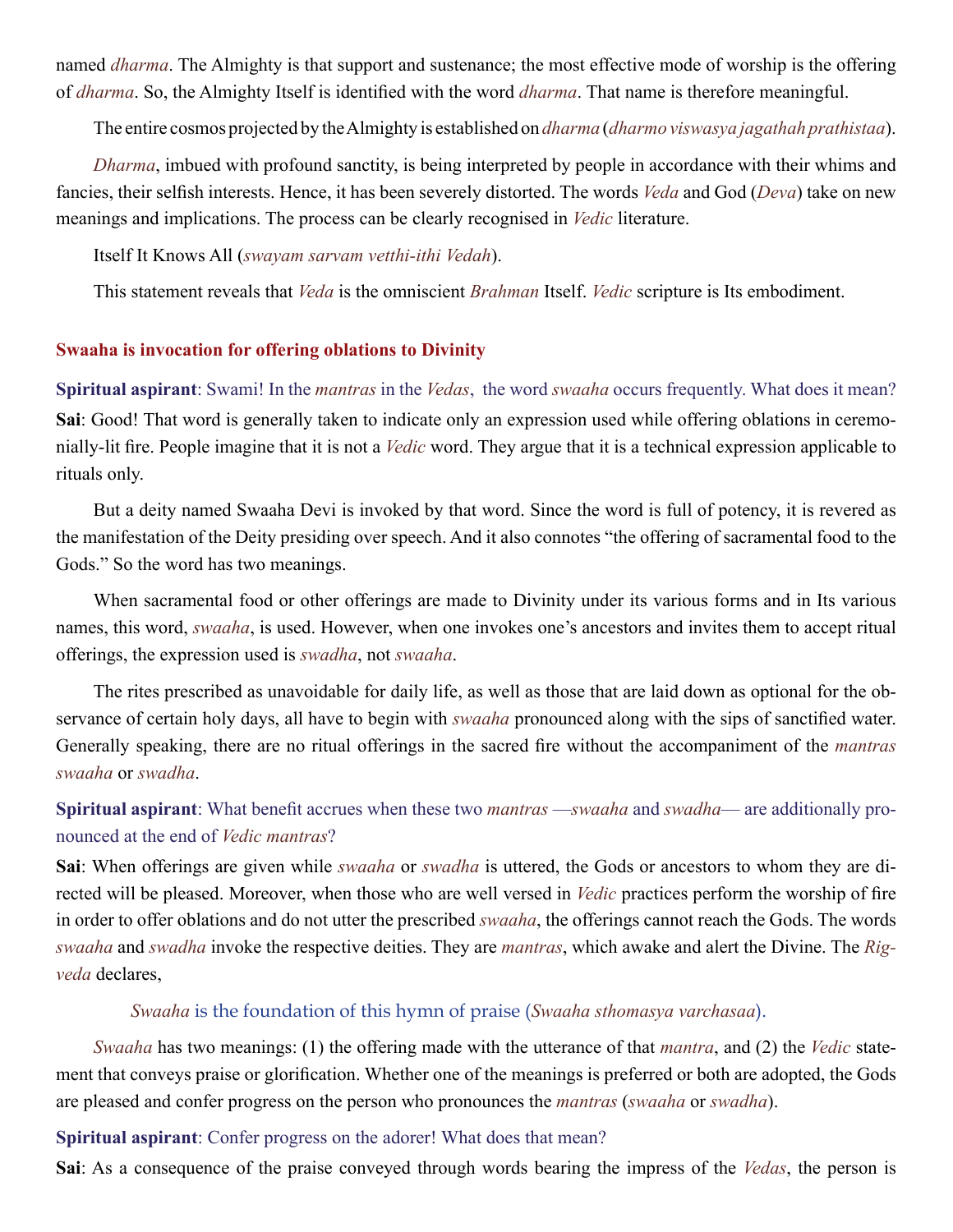<span id="page-18-0"></span>blessed with various progressive qualities and opportunities to achieve excellence.

**Spiritual aspirant**: I would like to know some examples where the *mantra* "*swaaha*" is used in the *[Vedas](#page-28-0)* to convey its traditional meaning.

**Sai**: These are some examples:

*Kesavaaya swaaha* (for [Vishnu](#page-28-3)). *Praanaaya swaaha* (for the vital energy). *Indraaya swaaha*. (for [Indra\)](#page-24-9).

Here, the meaning of the *mantra* is: "May it be *swaahutham*. May it be *suhurtham*. (*Swaahutham asthu, suhrutham asthu*.)".

**Spiritual aspirant**: What do those two words *swaahutham* and *suhurtham* mean?

**Sai**: They mean, "May the offering made be well burnt," that is to say, well digested.

#### **Fire has both a material and a divine form**

**Spiritual aspirant**: Swami! That raises a doubt in me. Whatever is dropped into fire gets burnt totally, even when no *mantra* is uttered by us. This is the general experience. So, what special process takes place when *swaaha* is uttered?

**Sai**: "*Swaahutham*" doesn't indicate the mere burning out or the total consumption of the offering placed in the fire. From the worldly point of view, only this much is observed. But the *[Vedas](#page-28-0)* (*Sruthi*) concede that fire has a divine form and function besides the commonly known material form and function. The Divine Forms (Gods) are beyond the reach of the senses. So the *[Vedas](#page-28-0)* recommend that the Gods be worshiped through rites and rituals. And, [Agni,](#page-21-8) the deity Fire, has in It the source and sustenance of the Gods. [Agni](#page-21-8) is the Divine Principle (*Agnir vai deva yonih*). He who offers oblations to the Gods through [Agni](#page-21-8) becomes blessed with divine qualities. Only those who are able to understand this fact can achieve that principle.

The person who enjoys (*[bhoktha](#page-22-11)*) and the object that provides joy (*[bhogya](#page-22-12)*) —these two compose the world (*[jagath](#page-24-10)*). When these two become one, they mix and are then known as the offering, that is to say, the enjoyer. This is the natural conclusion. It does not stand to reason that the One be known as the object to be enjoyed. Well then, who is the enjoyer? It is [Agni,](#page-21-8) the Fire, who accepts the oblation.

The very first divine entity is [Aditya](#page-21-12) (Sun). Its spiritual counterpart is the vital warmth in living beings, the fire of breath (*prana-agni*). [Agni](#page-21-8) has in it clarified butter (ghee) and *soma* (the juice of the *soma* plant). The oblations placed in fire are called *[aahithaya](#page-21-14)*, meaning "deposited, or placed". The Gods prefer to be beyond the range of sight, so the oblations are also referred to as *[aahuthis](#page-21-15)*.

#### **Deities respond to prayerful oblations in fire**

**Spiritual aspirant**: When [Agni](#page-21-8) is within the range of sight, what is its name?

**Sai**: Then, it is named *[Agri](#page-21-16)*. *[Agri](#page-21-16)* means first. It was created earliest. Hence the name. When it is beyond the range of sight (*paroksha*), it is called [Agni](#page-21-8).

#### **Spiritual aspirant**: What does *[aahuthi](#page-21-15)* mean?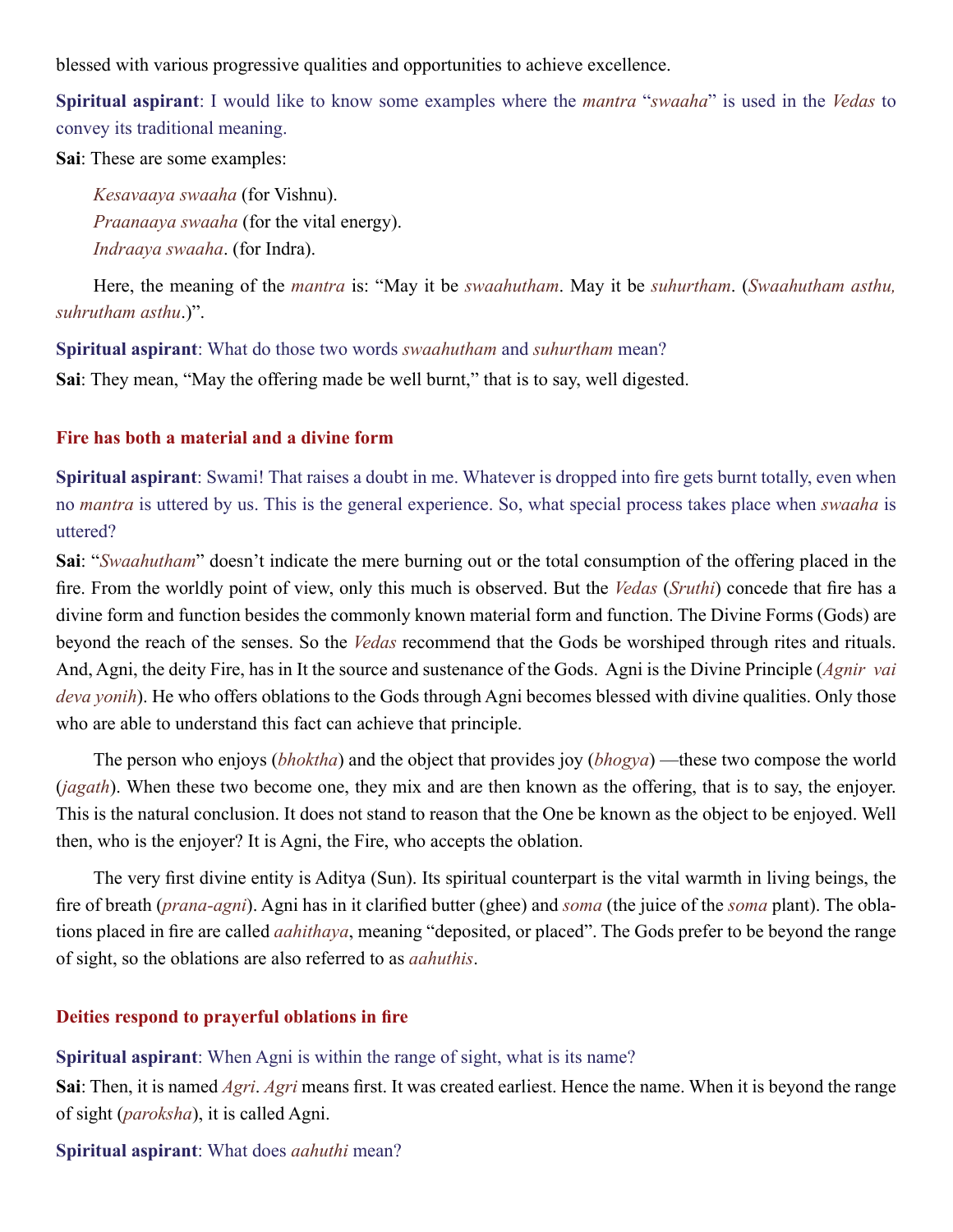<span id="page-19-0"></span>**Sai**: Oblations offered in the fire, lit and fed as prescribed. The word denotes that God is invited (*[aahvaana](#page-21-17)*) to accept the oblations. This is the special meaning conveyed by the word. The exclamation uttered at the end of the sacrifice (*vashatkaara*) only complements the effect of the *swaaha mantra*. The Gods receive only offerings for which they have been invited (*[aahuthis](#page-21-15)*).

*Swaaha* is a name applied to [Saraswathi,](#page-27-9) the deity of the word (*Vaak [Devi](#page-23-15)*), the Deity of the *[Vedic](#page-28-7)* word. Since the word expresses the *[Atma](#page-22-9)*, the name is also *swaaha*. The *[Devi Bhagavatham](#page-23-16)* declares that the Supreme Deity is both *[Gayatri](#page-23-17)* and *Swaaha*. The *[Lalitha Sahasranama](#page-24-11)* (the 1008 names of [Lalitha,](#page-24-12) the Supreme Deity) declares *Swaaha* and *Swadha* to be Her Names. *Swaaha* also means "the close", "the going under", "the end".

#### **One God worshipped by different names**

#### **Spiritual aspirant**: Which *[Veda](#page-28-1)* is named *[Atharva](#page-22-2)*? Is it also known by many other names?

**Sai**: Yes. That *[Veda](#page-28-1)* has various popular names —*Brahma Veda*, *[Angiro Veda](#page-21-18)*, *[Atharvangiro Veda](#page-22-13)*, *Bhaishajya Veda*. [Kalidasa](#page-24-13) has praised sage [Vasishta](#page-28-11) as the Treasure Chest of *[Atharva](#page-22-2)* knowledge. As a result of his earning such high renown, [Vasishta](#page-28-11) was installed as Royal Preceptor and could claim mastery over all four *[Vedas](#page-28-0)* (*[Rig](#page-26-1)*, *[Yajur](#page-29-1)*, *[Sama](#page-26-2)*, and *[Atharva](#page-22-2)*) and the authority to supervise ritual sacrifices and perform scriptural rites and ceremonies.

#### **Spiritual aspirant**: Swami! Do the *mantras* contained in the *[Atharva-veda](#page-22-2)* have any special names?

**Sai**: They are celebrated as *siddha mantras*, that is to say, *mantras* that guarantee the promised effects. The presiding deity of the *[Gayatri Mantra](#page-23-18)*, known as [Gayatri Devi,](#page-23-17) is adored as having the *[Rig](#page-26-1)*, *[Yajur](#page-29-1)*, and *[Sama vedas](#page-26-2)* as feet, the *[Mimamsa](#page-25-5) Sastra* (Science of Interpretation and Inquiry) as the passive, steady aspect, and the *[Atharva](#page-22-2)[veda](#page-22-2)* as activity.

**Spiritual aspirant**: This is rather complicated for me. Is there no other way to explain the importance of this *Veda*, perhaps by some worldly metaphor that is more easily comprehended?

**Sai**: Well. Listen. The *[Atharva-veda](#page-22-2)* is a huge tree; the *[Rig](#page-26-1)*, *[Yajur](#page-29-1)*, and *[Sama-vedas](#page-26-2)* are the trunk and branches, and the codes of law (*Smrithis*) and *[Puranas](#page-26-7)* are the leaves. One Sun ([Aditya](#page-21-12)) is worshiped in the *[Yajur-veda](#page-29-1)* as [Yaju,](#page-29-2) in the *[Sama-veda](#page-26-2)* as [Sama,](#page-26-8) in the *[Rig-veda](#page-26-1)* as [Oordhwa,](#page-25-7) and in the *[Atharva-veda](#page-22-2)* as Yaathu.

#### **The triple meanings of Atharva**

#### **Spiritual aspirant**: What does *Atharva* mean?

**Sai**: It means a steady, unmoved person, who is of stable nature. *Atharva* is also widely identified in the *[Veda](#page-28-1)* as the superconsciousness that activates the vital airs (*Prana-atma*) and also as ruler of the breath (*[Prana-pati](#page-26-9)*). *Atharva* is also called the ruler of all beings born (*[Prajapathi](#page-25-8)*). This *[Prajapathi](#page-25-8)* is credited with the achievement of first churning sparks of fire and making fire manifest.

Each of the other *[Vedas](#page-28-0)* is at some time or other recognised as the first, but the *Atharva* is always called the last.

#### **Beneficent and maleficent aspects of God and creation**

**Spiritual aspirant**: How many forms are ascribed to the Supreme God (*[Parameswara](#page-25-4)*) in this *[Veda](#page-28-1)*?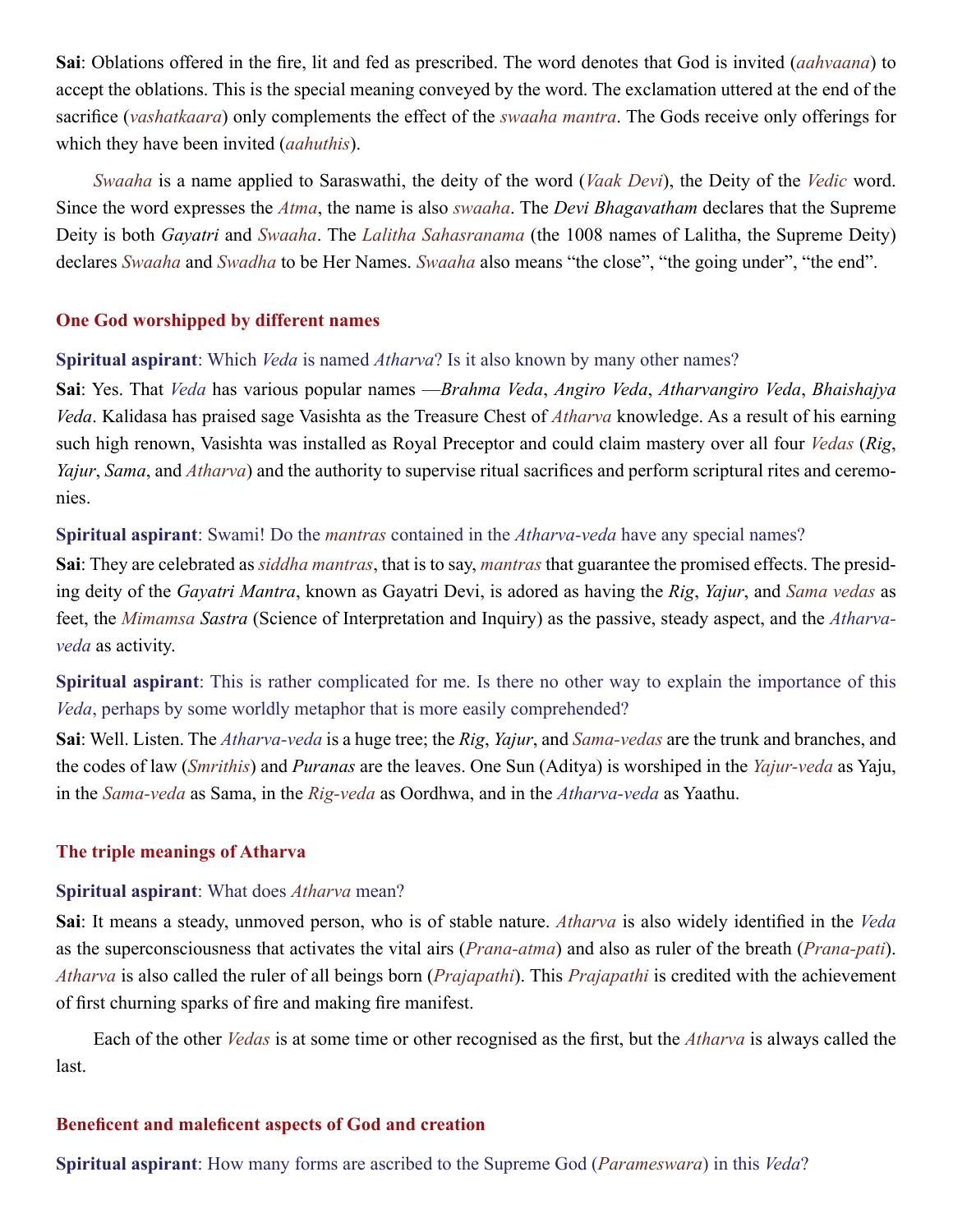**Sai**: It is said that God is described as having two distinguishable forms: the serene and the terrible (*Yaatho Rudrassivaathanoraghora paapa naasi-nee*).

#### **Spiritual aspirant**: I crave illustration by examples.

**Sai**: The [Narasimha](#page-25-9) (man-lion) form of God that emerged from the pillar was mild and serene, beautiful and beneficent for [Prahlada](#page-25-10), the staunch devotee. At the same time, the form was terrible for [Hiranyakasipu,](#page-24-14) the father, who hated God to the utmost. Even nature, the concretisation of the will power of God, has these two mild and the fearful aspects. And water, an essential ingredient for susaining life in beings, is vital and health-giving as well as fatal and death-dealing.

#### **Spiritual aspirant**: Pardon me for asking again for some examples.

**Sai**: All living beings exist because of food. According to the scriptures, food is of three kinds: *sathwic* (promoting peace and harmony), *rajasic* (promoting passions and emotions, activities and adventures), and *thamasic* (promoting sloth and dullness). If one chooses food with discrimination and control and limits its intake, food will be health-giving medicine. On the other hand, if food is consumed indiscriminately and beyond limit, it produces illness and causes grief and pain. It assumes a fearful role.

This fact is made clear in the *[Vedas](#page-28-0)* by the probe into the word "*[anna](#page-21-19)* (food)". The word *[anna](#page-21-19)* has *ad* as its root, which means "eating". That which is eaten by living beings and at the same time eats the person who eats it, that food is both beneficent and maleficent.

The sages (*rishis*) [Atharvan](#page-22-14) and Angiras, who visualised the *mantras* of this *[Veda](#page-28-1)*, recognised this twin nature of both God and creation. The *mantras* appear mild or terrible in accordance with the credentials of the experiencer. But in total effect, and in a deeper sense, these *mantras* are intended to reveal the *[Atma](#page-22-9)* and to promote the peace and prosperity of humanity.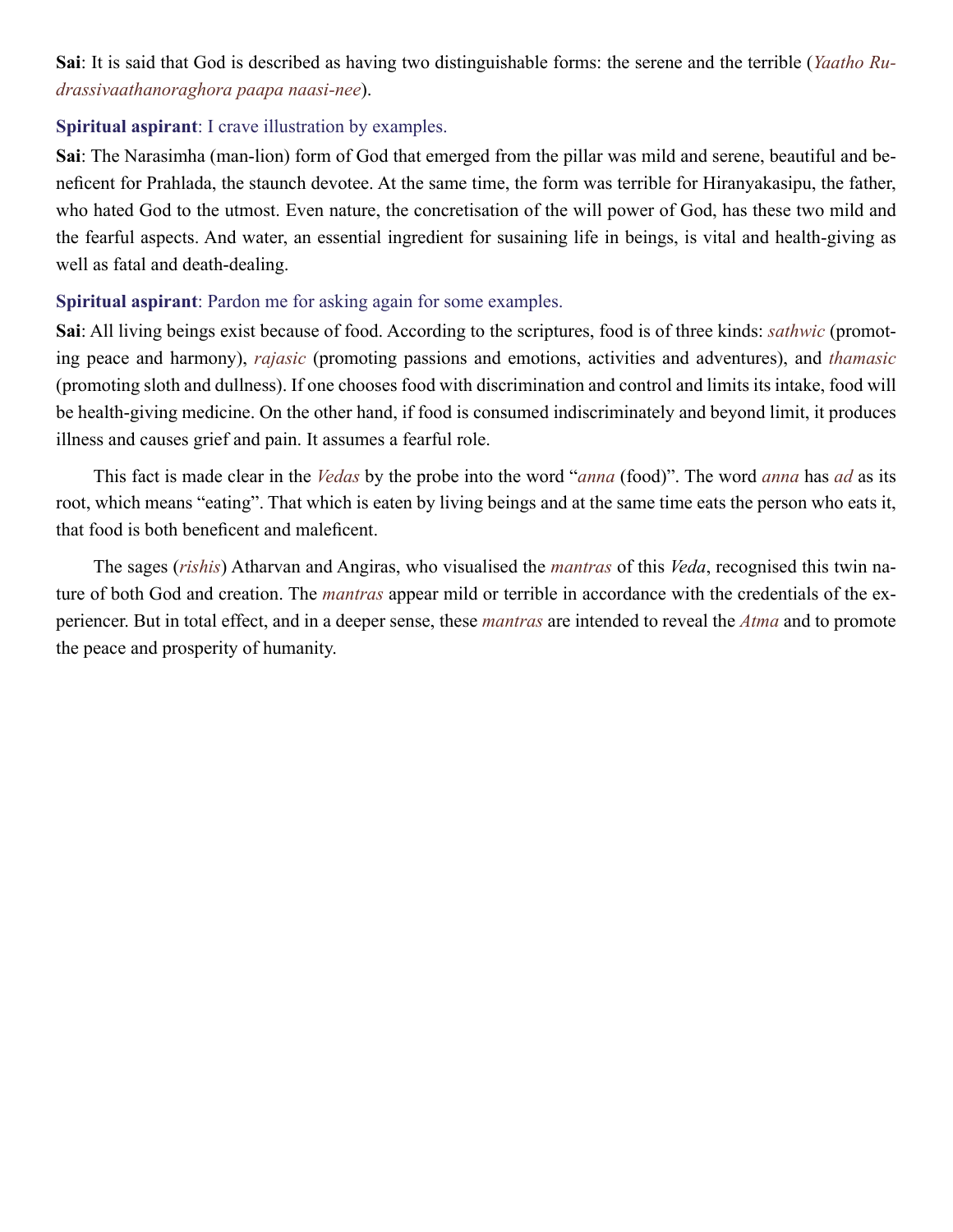## **Glossary**

<span id="page-21-0"></span>This glossary contains many Sanskrit words, people, places, and literature that Sathya Sai Baba uses in His discourses, especially discourses appearing in this volume. The glossary attempts to provide comprehensive meanings and detailed explanations of the more important Sanskrit words, for the benefit of lay readers who are interested in Hindu religion and philosophy.

In an electronic version of this volume (e.g. an e-book for the Ipad, Kindle, or Nook), you can click on most names, places, people, and Sanskrit words within the text in order to immediately access the word in this glossary. Your device will also have an arrow or other link to press to get back to the text.

<span id="page-21-7"></span>*Aagama*. That which has come or originated. The primeval source of knowledge. A name for *[Vedas](#page-28-0)*.

<span id="page-21-14"></span>*aahithaya*. Deposited, placed, as offerings in a sacrificial fire.

<span id="page-21-15"></span>*aahuthi*. Oblations offered in the sacrificial fire.

<span id="page-21-17"></span>*aahvaana*. Invitation, invocation, welcoming.

<span id="page-21-6"></span>*Aamnaya*. Sacred tradition handed down by repetition. A name for the *[Vedas](#page-28-0)*.

<span id="page-21-13"></span>*Aarsha*. Related to the sages (*rishis*). A name for *[Veda](#page-28-1)*.

<span id="page-21-10"></span>*adhwara*. Sacrifice.

<span id="page-21-11"></span>*Adhwara Veda*. Another name for *[Yajur-veda](#page-29-1)*.

*aditya*. Sun.

- <span id="page-21-12"></span>**Aditya**. Son of Aditi; there were twelve of them, one of them being [Surya](#page-27-5), the sun, so [Surya](#page-27-5) is sometimes called Aditya.
- *a-dwaitha*. Nondualism, monism, the doctrine that everything is God, the philosophy of absolute oneness of God, soul, and universe.

*agni*. Fire element.

<span id="page-21-8"></span>**Agni**. God of Fire; the fire element; name for fire when it is out of sight range.

<span id="page-21-16"></span>*Agri*. First; a name for [Agni](#page-21-8) when within the range of sight.

<span id="page-21-3"></span>*Aithareya Upanishad*. One of the ten important *[Upanishads](#page-28-4)*. It deals with the world and the human as the creation of *[Atma](#page-22-9)*, the three-fold birth of *[Atma](#page-22-9)*, and the nature of the *[Atma](#page-22-9)*.

<span id="page-21-1"></span>*ananda*. Divine bliss. The Self is unalloyed, eternal bliss. Pleasures are but its faint and impermanent shadows.

<span id="page-21-2"></span>*an-antha*. Endless, eternal, unending; infinity.

<span id="page-21-20"></span>**Angiras**. A sage-hermit born from the mind of [Brahma.](#page-22-10) [Indra](#page-24-9) gave him the name Atharvangiras when Angiras paid him homage by reciting the hymns of *[Atharva-veda](#page-22-2)*.

<span id="page-21-18"></span>**Angiro Veda**. A name for *[Atharva-veda](#page-22-2)* —see Angiras.

<span id="page-21-19"></span>*anna*. Food.

<span id="page-21-5"></span>**Anusrava**. That which was heard serially. One of the names for the *[Vedas](#page-28-0)*.

<span id="page-21-9"></span>*arani*. Stick of hardwood used in ritual.

<span id="page-21-4"></span>*aranya*. Forest, relating to forest.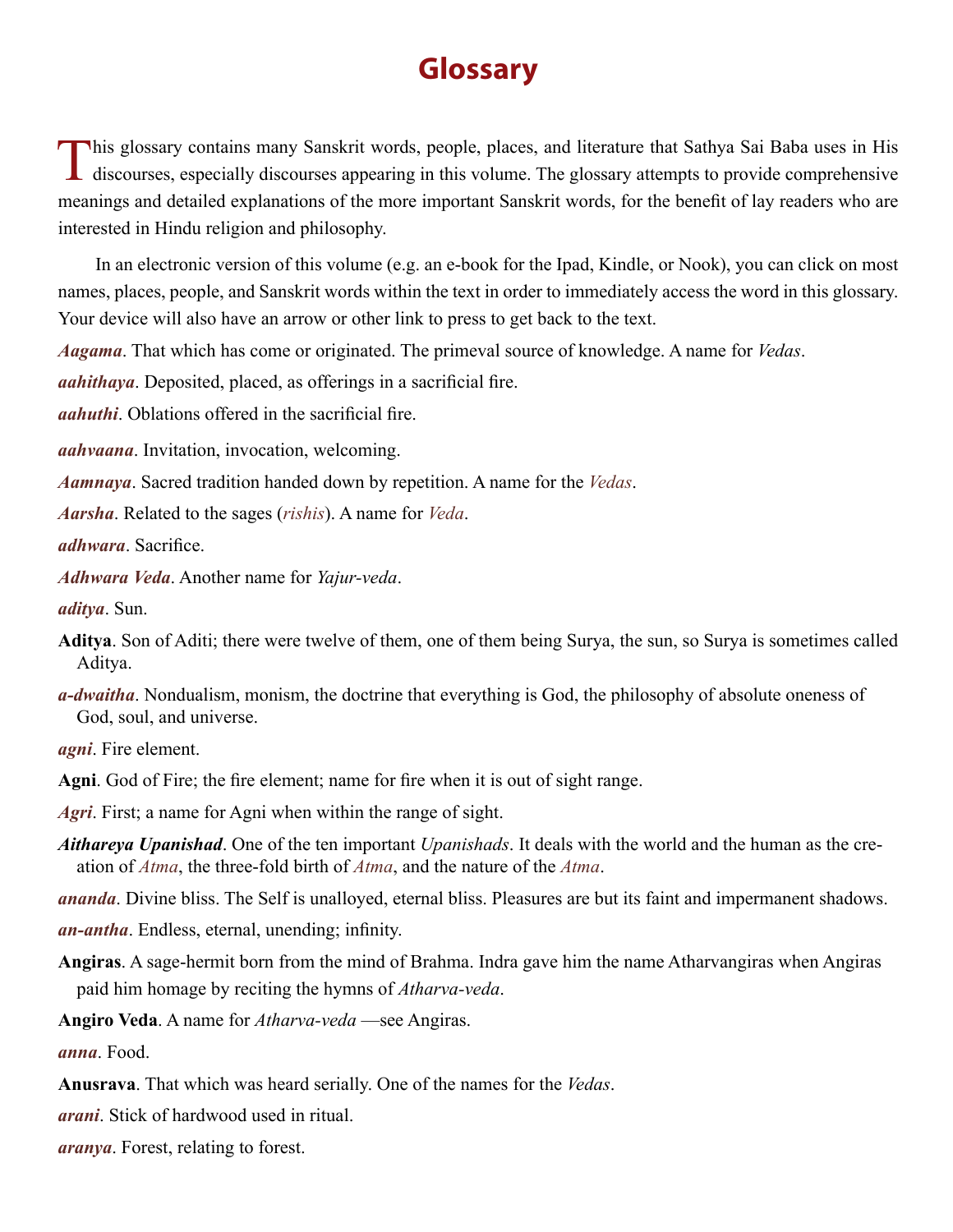<span id="page-22-4"></span>*Aranyakas*. Religious or philosophical texts closely connected with the *[brahmins](#page-23-19)*, either composed in the forest or studied there.

<span id="page-22-16"></span>**Arjuna**. [Krishna](#page-24-15)'s disciple, in the *[Bhagavad Gita](#page-22-15)*; third of five [Pandava](#page-25-11) brothers. See *[Mahabharatha](#page-24-16)*.

<span id="page-22-7"></span>*artha*. Wealth, prosperity, material object, thing, aim, purpose, desire.

- <span id="page-22-0"></span>*a-sura*. Demon; term arose when Diti's sons refused to drink the divine liquor (*suraa*) offered by Varuni, the daughter of Varuna.
- <span id="page-22-14"></span>**Atharvan**. Son of [Vasishta](#page-28-11) and author of *[Atharva-Veda](#page-22-2)*.

<span id="page-22-13"></span>*Atharvangiro Veda*. A name for *[Atharva-Veda](#page-22-2)*. See [Angiras.](#page-21-20)

*Atharva-samhitha*. *Atharva-veda*. *Samhitha* means "collection".

- <span id="page-22-2"></span>*Atharva-veda*. The fourth *[Veda](#page-28-1)*. *Atharva* means "fourth". Steady, unmoved person, of stable nature.
- <span id="page-22-9"></span>*Atma*. Self; Soul. Self, with limitations, is the individual soul. Self, with no limitations, is [Brahman,](#page-22-8) the Supreme Reality.

*Atmic*. Of or relating to the *[Atma](#page-22-9)*.

- *Aum*. *[Om](#page-25-12)*; Designation of the Universal [Brahman;](#page-22-8) sacred, primordial sound of the universe.
- <span id="page-22-17"></span>*Avatar*. Incarnation of God. Whenever there is a decline of *[dharma](#page-23-0)*, God comes down to the world assuming bodily form to protect the good, punish the wicked and re-establish *[dharma](#page-23-0)*. An *Avatar* is born and lives free and is ever conscious of His mission. By His precept and example, He opens up new paths in spirituality, shedding His grace on all.
- <span id="page-22-15"></span>*Bhagavad Gita*. Literally, Song of God. Portion of the *[Mahabharatha](#page-24-16)* that is a dialogue between [Arjuna](#page-22-16), one of the [Pandava](#page-25-11) brothers, and [Krishna.](#page-24-15)
- **Bhagiratha**. King of Solar Dynasty, son of Amsuman. Gave up his kingdom for enlightenment, but eventually returned as king.
- *Bhaishajya Veda*. A name for *[Atharva-veda](#page-22-2)*.
- *Bharath*. India; Indian; descendent of King Bharath, first emperor of India.
- <span id="page-22-18"></span>**Bharatha**. Son of [Dasaratha](#page-23-20) and [Kaika](#page-24-17); brother of [Rama](#page-26-6). "Bharatha" means "he who rules".

<span id="page-22-1"></span>*Bharathiya*. Indian, dweller in the country of Bharath (India).

<span id="page-22-12"></span>*bhogya*. Object that provides joy.

- <span id="page-22-11"></span>*bhoktha*. Person who enjoys.
- <span id="page-22-10"></span>**Brahma**. The Creator, the First of the Hindu Trinity of Brahma (the Creator), [Vishnu](#page-28-3) (the Preserver), and [Siva](#page-27-10)  (the Destroyer).
- <span id="page-22-5"></span>*brahma-charya*. Path to knowledge of [Brahman;](#page-22-8) state of an unmarried religious student; first stage of life of a *[brahmin](#page-23-19)*; spiritual studentship.
- <span id="page-22-6"></span>*Brahma-kanda*. Spiritual stage (of life). Also, some texts that are concerned with special features of ceremonial rituals and elaborations of moral codes.
- <span id="page-22-8"></span>**Brahman**. The Supreme Being, the Absolute Reality, Impersonal God with no form or attributes. The uncaused cause of the Universe, Existence, Consciousness-Bliss Absolute (*Sat-Chit-Ananda*); The Eternal Changeless Reality — not conditioned by time, space, and causation.

<span id="page-22-3"></span>*Brahmana*. A section of each of the four *[Vedas](#page-28-0)* dwelling on the meaning and use of mantras and hymns at vari-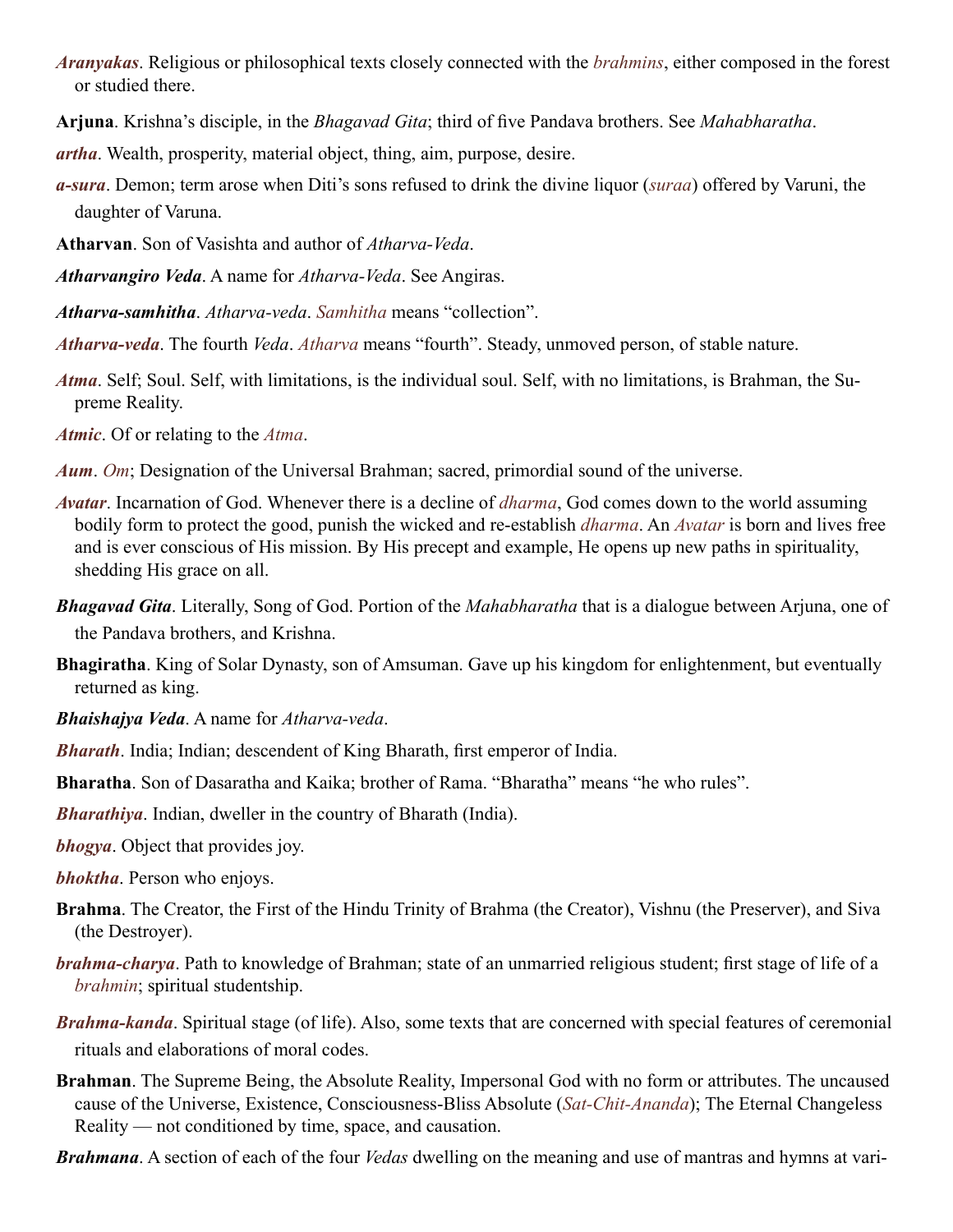ous sacrifices.

*Brahma Veda*. A name for *[Atharva-veda](#page-22-2)*.

<span id="page-23-11"></span>*Brahma-vidya*. Spiritual attainment, knowledge of [Brahman](#page-22-8).

<span id="page-23-7"></span>*Brahma-yajna*. Intense study and observance of the *[Veda](#page-28-1)*; special daily worship-ritual dedicated to the Supreme.

<span id="page-23-19"></span>**caste**. The four castes of social order are: *brahmin* (priestly or teacher), *kshatriya* (warrior, protector), *vaisya* (trader, merchant, agriculturist), and *sudra* (worker, helper). See *[varna dharma](#page-23-19)*.

<span id="page-23-3"></span>*Chandas*. Poetic metre, which can be set to music; *[Vedic](#page-28-7)* hymns; guide, shield. Also means pleasant, joyous. Also, a name for *[Vedas](#page-28-0)*.

<span id="page-23-20"></span>**Dasaratha**. Son of Aja and father of [Rama;](#page-26-6) King of Ayodhya; the name means "ten chariot hero".

<span id="page-23-14"></span>*deva*. Deity, celestial being, God.

<span id="page-23-8"></span>*Deva-vaak*. Word of God.

<span id="page-23-9"></span>*Deva-vaani*. Voice of God.

<span id="page-23-15"></span>**Devi**. Personification of the feminine principle; Goddess of the universe.

<span id="page-23-16"></span>*Devi Bhagavatham*. The story of the glory of Universal Divine Mother. One of the *[Puranas](#page-26-7)*.

<span id="page-23-12"></span>*dhana*. Wealth, possessions.

<span id="page-23-13"></span>*dharana*. Concentration, fixed attention, support. One of 8 steps in [Patanjali](#page-25-13)'s *yoga* discipline.

<span id="page-23-0"></span>*dharma*. Righteousness, religion, code of conduct, duty, essential nature of a being or thing. It holds together the entire Universe. Man is exhorted to practise *dharma* to achieve material and spiritual welfare. The *[Vedas](#page-28-0)* contain the roots of *dharma*. God is naturally interested in the reign of *dharma*.

<span id="page-23-22"></span>*Dharma Sastras*. Codes of law and ethics concerning virtuous living.

<span id="page-23-4"></span>*dhuma*. Smoke.

<span id="page-23-5"></span>*Dhuma Kethu.* A name for [Agni](#page-21-8), the God of Fire (with the 'flag' of smoke).

<span id="page-23-21"></span>**Durga**. Goddess of the universe; mother earth; daughter of Himaval and wife of [Siva](#page-27-10).

*dwaitha*. Dualism, the doctrine that the individual and the Supreme Soul are two different principles or entities.

<span id="page-23-24"></span>**Ganga**. The 1560-mile-long Ganges river; starts in the Himalayas and flows generally east into the Bay of Bengal; the most sacred river of India.

<span id="page-23-10"></span>*garbha*. Womb.

<span id="page-23-17"></span>**Gayatri Devi***.* Presiding deity of the *Gayatri mantra*.

<span id="page-23-18"></span>*Gayatri mantra*. A very sacred *[Vedic](#page-28-7)* prayer for self-enlightenment; it is repeated piously at dawn, noon, and twilight devotions.

*Gita*. See *Bhagavad Gita*.

<span id="page-23-1"></span>*Gopatha Brahmana*. One of the *[Brahmana](#page-22-3)* texts of the *[Vedas](#page-28-0)*.

<span id="page-23-6"></span>*grihapathi*. Master of the home.

<span id="page-23-2"></span>*grihastha*. Householder, one of the four stages of life.

<span id="page-23-23"></span>*guna*. Quality, property, trait; one of the three constituents of nature (*sathwa*, *rajas*, and *thamas*). They bind the soul to the body. Man's supreme goal in life is to transcend the *gunas* and attain liberation from the cycle of birth and death.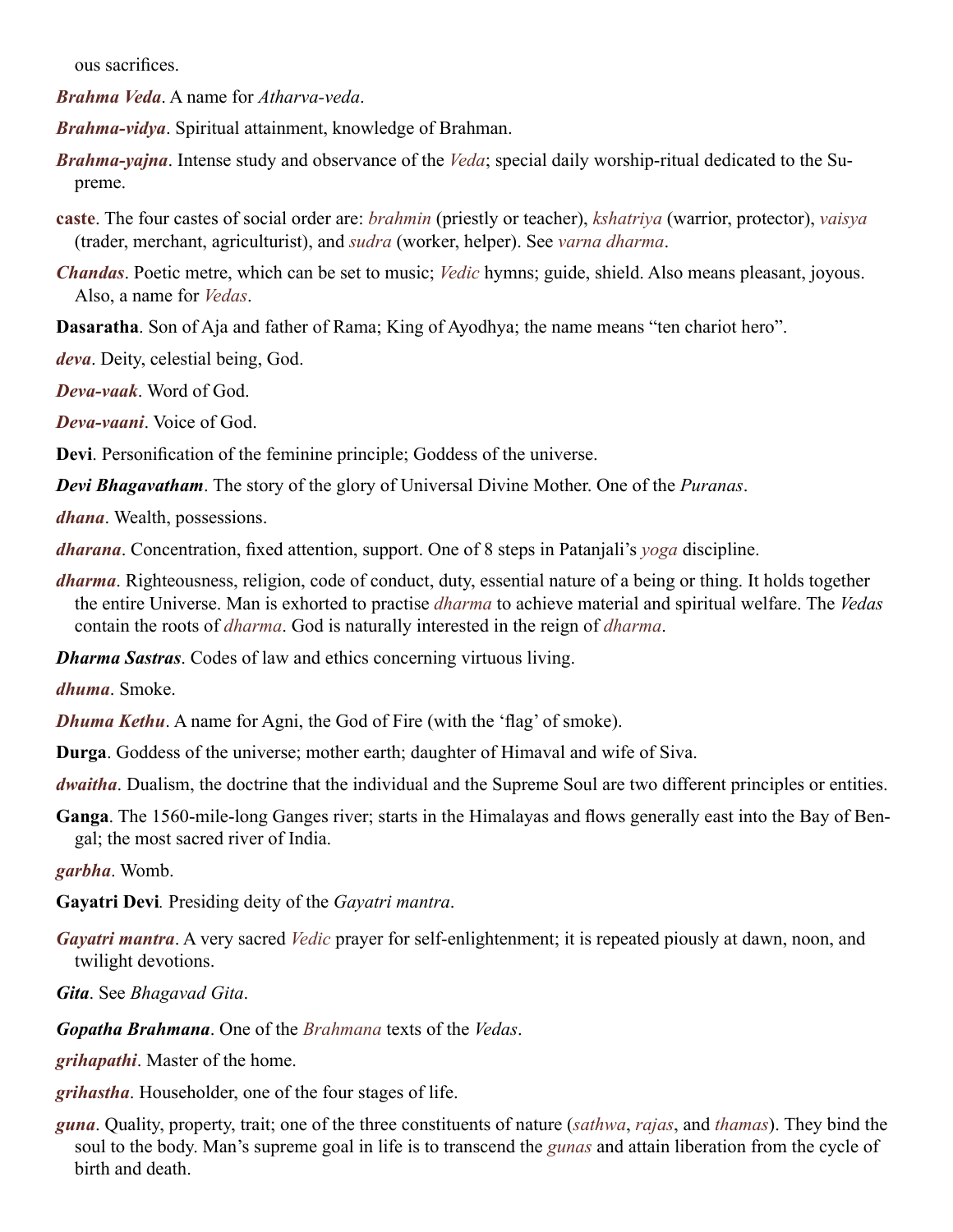- <span id="page-24-2"></span>*guru*. Spiritual guide; a knower of [Brahman,](#page-22-8) who is calm, desireless, merciful, and ever ready to help and guide spiritual aspirants who approach him.
- <span id="page-24-8"></span>*Hiranyagarbha*. Cosmic divine mind; cosmic womb; golden egg first created by [Brahman](#page-22-8) from which all creation issued.
- <span id="page-24-14"></span>**Hiranyakasipu**. A demonic person who forbade mention of [Vishnu'](#page-28-3)s name, wicked father of [Prahlada](#page-25-10), who was a great devotee of the Lord; killed by the man-lion [Narashimha](#page-25-9), an *[Avatar](#page-22-17)* of [Vishnu](#page-28-3).
- <span id="page-24-9"></span>**Indra**. Lord of the *[devas](#page-23-14)* (celestials). Indra is one of the chief deities in the *[Rig veda](#page-28-0)*.
- <span id="page-24-10"></span>*jagath*. Cosmos, world of change, creation.
- <span id="page-24-3"></span>*jnana*. Sacred knowledge; knowledge of the spirit, pursued as a means to Self-realisation. It is direct experience of God, as the Soul of the souls. *Jnana* makes a man omniscient, free, fearless, and immortal.
- <span id="page-24-20"></span>*Jnana-kanda*. Portion of the *[Vedas](#page-28-0)* that deals with knowledge of [Brahman](#page-22-8) through the path of spiritual wisdom or discriminative knowledge.
- <span id="page-24-17"></span>**Kaikeyi**. Also **Kaika**. A princess of Kekaya (Kashmir), third wife of [Dasaratha,](#page-23-20) and mother of [Bharatha.](#page-22-18)
- <span id="page-24-1"></span>*kaivalya*. Absolute oneness, final beatitude.
- <span id="page-24-13"></span>**Kalidasa**. Sanskrit dramatist and poet ca 5th century A.D.
- <span id="page-24-5"></span>*kama*. Desire, lust, worldly fulfillment; one of four goals of humans.
- <span id="page-24-7"></span>*karma*. Action, deed, work, religious rite, the totality of innate tendencies formed as a consequence of acts done in previous lives. Every *karma* produces a lasting impression on the mind of the doer, apart from affecting

others. Repetition of a particular *karma* produces a tendency (*vasanas*) in the mind. *Karma* is of three kinds: (i) *praarabdha*, which is being exhausted in the present life: (ii) *aagami*, which is being accumulated in the present life, and (iii) *samchitha*, which is being accumulated or stored to be experienced in future lives. *Akarma* is action that is done without any intention to gain the consequences; *vikarma* is action that is intentionally done.

- *Karma-kanda*. The section of the *[Vedas](#page-28-0)* dwelling mainly on rituals; the *samhithas* and the *[Brahmana](#page-22-3)* of the *[Vedas](#page-28-0)*.
- <span id="page-24-18"></span>**Kauravas**. Family that fought [Pandavas.](#page-25-11) See *[Mahabharatha](#page-24-16)*.
- <span id="page-24-15"></span>**Krishna**. The *[Avatar](#page-22-17)* of [Vishnu](#page-28-3) in the *Dwapara yuga*, prior to the present *Kali yuga*.
- <span id="page-24-4"></span>*Krishna Yajur-veda*. *"Black" Yajur-veda* —a recension of the *[Yajur-veda](#page-29-1)*, promoted by [Veda Vyasa](#page-28-2).
- **Kunthi**. Also **Kunthi Devi**. Mother of [Pandavas](#page-25-11), wife of King Pandu (the younger brother of emperor Dhritharashtra), and sister of [Krishna](#page-24-15)'s father.
- <span id="page-24-19"></span>**Lakshmana**. Brother of [Rama](#page-26-6) and son of Sumitra; represents intellect.
- <span id="page-24-12"></span>**Lalitha**. Supreme female Deity in its beneficent form; a form of goddess [Durga](#page-23-21).
- <span id="page-24-11"></span>*Lalitha Sahasranama*. The 1008 names of Lalitha, the Supreme Deity.
- <span id="page-24-0"></span>*leela*. Divine sport or play.
- <span id="page-24-16"></span>*Mahabharatha*. The Hindu epic composed by Sage [Vyasa,](#page-28-2) which deals with the deeds and fortunes of the cousins (the [Kauravas](#page-24-18) and [Pandavas\)](#page-25-11) of the Lunar race, with Lord [Krishna](#page-24-15) playing a significant and decisive role in shaping the events. The *[Bhagavad Gita](#page-22-15)* and *Vishnu Sahasranama* occur in this great epic. It is considered to be the Fifth *[Veda](#page-28-0)* by devout Hindus. Of this great epic, it is claimed that "what is not in it is nowhere.

<span id="page-24-6"></span>*manana*. Reflection, meditation, understanding.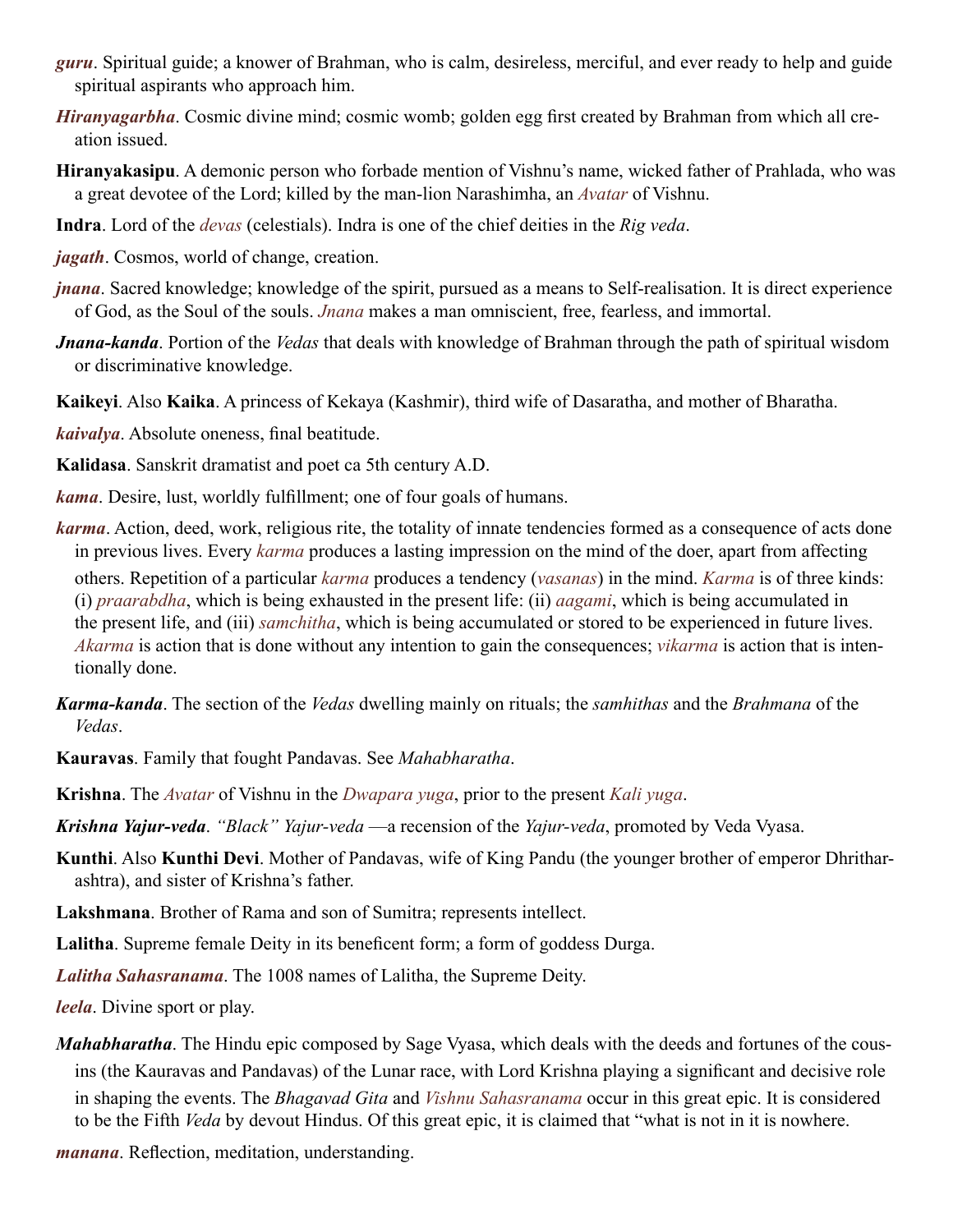- *manas*. Mind, the inner organ, which has four aspects: (i) mind (*manas*), which deliberates, desires, and feels; (ii) intellect (*buddhi*), which understands, reasons, and decides; (iii) the 'I' sense, and (iv) memory (*chitha*). The mind, with all its desires and their broods, conceals the Divinity within man. Purification of the mind is essential for realisation of the Self.
- *mantra*. A sacred formula, mystic syllable or word symbol uttered during the performance of the rituals or meditation. They represent the spiritual truths directly revealed to the *rishis* (seers). The section of the *[Veda](#page-28-0)* that contains these hymns (*mantras*) is called the *Samhitha*.
- <span id="page-25-14"></span>**Manu**. The first father of mankind; author of the codes of righteous conduct (*[Dharma Sastras](#page-23-22)*); son of [Surya](#page-27-5)  (the sun) and father of Vaivaswatha Manu, the present progenitor of mankind.
- *maya*. Delusion. The mysterious, creative, and delusive power of [Brahman](#page-22-8) through which God projects the appearance of the Universe. *Maya* is the material cause and [Brahman](#page-22-8) is the efficient cause of the Universe. [Brahman](#page-22-8) and *maya* are inextricably associated with each other like fire and its power to heat. *Maya* deludes the individual souls in egoism, making them forget their true spiritual nature.
- <span id="page-25-5"></span>*Mimamsa*. Exegetical-expository school of Indian metaphysics, the earlier (*purva*) concerning itself chiefly with interpretation of *Vedic* ritual and the later (*uttara*) with the nature of [Brahman.](#page-22-8)
- *moksha*. Liberation from all kinds of bondage, especially the one to the cycle of birth and death. It is a state of absolute freedom, peace, and bliss, attained through Self-realisation. This is the supreme goal of human endeavour, the other three being, righteousness (*[dharma](#page-23-0)*), wealth and power (*[artha](#page-22-7)*), and sense-pleasure (*[kama](#page-24-5)*).
- <span id="page-25-2"></span>*Namamnaya*. Tradition learned continuously and steadfastly; a name for *[Veda](#page-28-1)*; the primal source of all knowledge.
- <span id="page-25-9"></span>**Narasimha**. Man-lion. One of the ten *[Avatars](#page-22-17)* of [Vishnu](#page-28-3).
- <span id="page-25-0"></span>**Narayana**. The Primal Person, the Lord, [Vishnu](#page-28-3).
- <span id="page-25-3"></span>*Nigamaagama*. That which has come or originated; a name for *[Veda](#page-28-1)*.
- <span id="page-25-12"></span>*Om*. Designation of the Universal [Brahman](#page-22-8); sacred, primordial sound of the Universe.
- <span id="page-25-7"></span>*Oordhwa*. Above, higher; a name for Lord Sun in the *[Rig-veda](#page-26-1)*.
- <span id="page-25-11"></span>**Pandavas**. Sons of Pandu; family of 5 brothers that fought the [Kauravas:](#page-24-18) Dharmaraja, Bhima, [Arjuna,](#page-22-16) Nakula, and Sahadeva. See *[Mahabharatha](#page-24-16)*.
- <span id="page-25-1"></span>**Paraasara**. Grandson of [Vasishta](#page-28-11). Husband of Sathyavathi and father of [Vyasa](#page-28-2).
- <span id="page-25-6"></span>*Param-aiswarya*. Highest potency, felicity, wealth.
- <span id="page-25-4"></span>**Parameswara**. Supreme Lord, highest Godhead, [Siva.](#page-27-10)
- *paroksha*. Unseen, invisible.
- <span id="page-25-13"></span>**Patanjali**. Author of the *Yoga Sutras*, which form the foundation of the *yoga* system of Indian philosophy.
- <span id="page-25-10"></span>**Prahlada**. Son of the demon king [Hiranyakasipu.](#page-24-14) As a boy, he was beaten, trampled, and cast into fire and water. But he saw only God everywhere, and repetition of the Name of God saved him. Once, [Prahlada](#page-25-10) asserted that God was everywhere, and [Narayana](#page-25-0) appeared in his man-lion form from within a pillar to destroy the king.
- <span id="page-25-8"></span>*Prajapathi*. Creator of this world; God presiding over creation. Also called [Manu](#page-25-14), [Surya](#page-27-5)'s son.
- *prakriti*. Nature, the Divine Power of Becoming. Also known as *maya*, *avidya*, and *sakthi*; the world of matter and mind as opposed to the spirit. *Prakriti* has three dispositions or *[gunas](#page-23-23)* (*sathwa*, *rajas*, and *thamas*), which go into the make-up of all living and non-living beings in the Universe, in varying proportions leading to the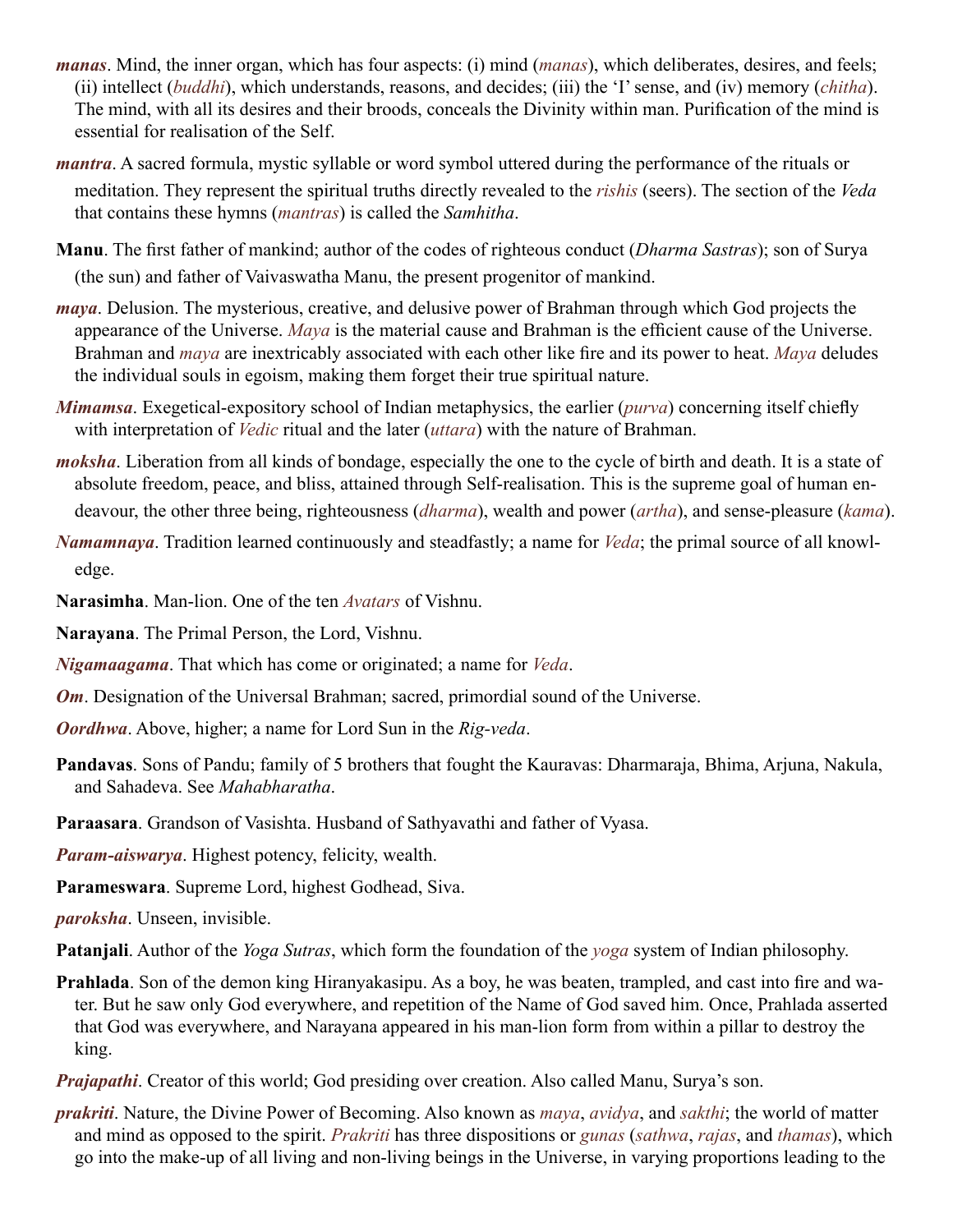appearance of infinite multiplicity in form, nature, and behaviour.

*prana-agni*. Fire of breath.

*prana-atma*. Superconsciousness that activates the vital airs.

<span id="page-26-9"></span>*Prana-pati*. Ruler of the vital airs.

*Pranava*. *Om*; the sacred seed-sound and symbol of [Brahman.](#page-22-8) "The most exalted syllable in *[Vedas](#page-28-0)*". It is used in meditation on God. It is uttered first before a *[Vedic](#page-28-7) mantra* is chanted.

*prathama*. First or primordial.

<span id="page-26-3"></span>*Prathama-ja*. Primal-born; a name for *[Veda](#page-28-1)* and for *[Hiranyagarbha](#page-24-8)*.

*prusni*. Purity, clarity, sanctity; a name for *[Veda](#page-28-1)*.

<span id="page-26-4"></span>*Prusni-garbha*. "He who contains all clarity and wisdom"; name for *[Veda](#page-28-1)*.

<span id="page-26-7"></span>*Puranas*. Any of a number of collections of ancient legends and lore embodying the principles of the universal, eternal religion and ethics. There are 18 *Puranas*, the most famous being the *Mahabhagavatham* and the *Devi Bhagavatham*.

*purusha-arthas*. Goals of human life.

*purvaja*. Primeval, born before.

*rajas*. One of the three *[gunas](#page-23-23)* (qualities or dispositions) of *maya* or *prakriti*. Passion, restlessness, aggressiveness, emotions such as anger, greed, grief. Associated with colour red. See *[guna](#page-23-23)*.

*rajasic*. Adjective form of *rajas*, passionate, emotional.

*rajoguna*. Quality of passion, restlessness, aggressiveness. Associated with colour red. See *[guna](#page-23-23).*

<span id="page-26-6"></span>**Rama**. *[Avatar](#page-22-17)* of the *Thretha yuga*. Hero of the *[Ramayana](#page-26-5)*; killed the wicked [Ravana](#page-26-10) to rescue his wife Sita, who had been kidnapped. "Rama" means "he who pleases".

<span id="page-26-5"></span>*Ramayana*. This sacred epic, composed by Sage [Valmiki,](#page-28-9) deals with the incarnation of [Vishnu](#page-28-3) as Sri [Rama](#page-26-6), who strove all his life to reestablish the reign of *[dharma](#page-23-0)* in the world. The *Ramayana* has played an important role in influencing and shaping the Hindu ethos over the centuries.

<span id="page-26-10"></span>**Ravana**. Lord of demons and king of Lanka, who abducted Sita [\(Rama](#page-26-6)'s wife).

<span id="page-26-1"></span>*Rig-veda*. First *[Veda](#page-28-0)* composed by the sages, consisting of 1028 hymns. Oldest religious text in world.

*Rig-vedic*. Of or relating to the *[Rig-veda](#page-26-1)*.

*Rik*. See *Rig-veda*.

<span id="page-26-0"></span>*Rik-samhitha*. *Rig-veda*. *Samhitha* means "collection".

*rishi*. Sage, wise man.

*saakha*. Limb, branch.

*saama*, *saamana*. Particular kind of sacred hymn; song from *Sama-veda*; chanting.

*sadhana*. Spiritual discipline or exercise; self effort.

*sama*. Control of the senses, peace, equanimity, tranquility.

<span id="page-26-8"></span>Sama. A name for Sun ([Aditya](#page-21-12)), especially in *Sama-veda*.

<span id="page-26-2"></span>*Sama*, *Sama-veda*. Collection of certain verses of the *[Rig-veda](#page-26-1)* arranged for liturgical purposes.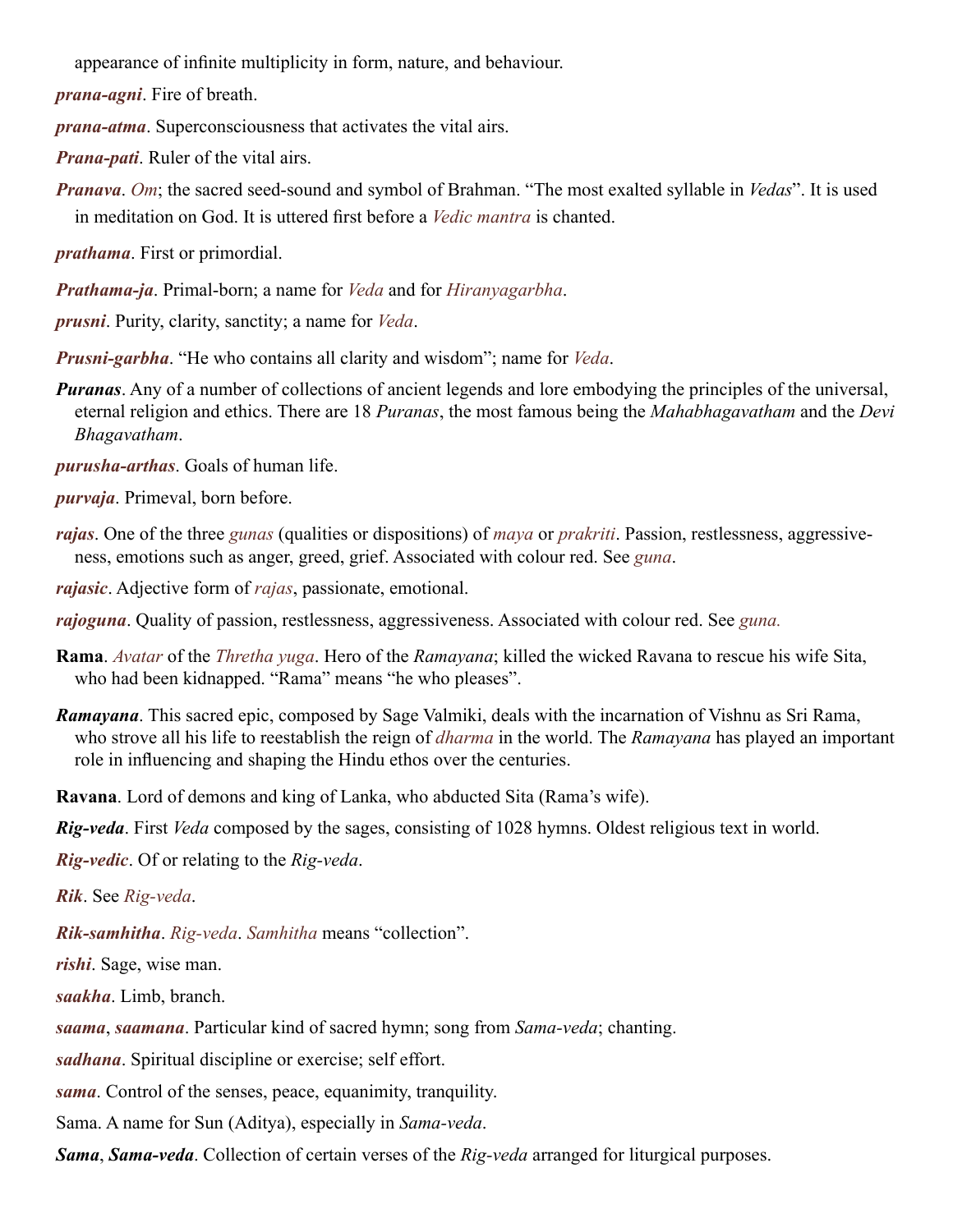- *samadhi*. Literally, total absorption. The state of super consciousness resulting in union with or absorption in the ultimate reality, the *[Atma](#page-22-9)*; perfect equanimity. The state that transcends the body, mind, and intellect. In that state of consciousness, the objective world and the ego vanish and Reality is perceived or communed with, in utter peace and bliss. When people realise in this state their oneness with God, it is called *nirvikalpa samadhi*.
- <span id="page-27-6"></span>*Samamithra*. Equal Friend —a name for [Agni](#page-21-8), the God of Fire.
- <span id="page-27-0"></span>*Sama-samhitha*. *Sama-veda*. *Samhitha* means "collection".
- *samhitha*. Collection of methodically arranged verses or text; continous text of the *[Vedas](#page-28-0)* as formed out of the separate words by proper phonetic changes.
- <span id="page-27-9"></span>**Saraswathi**. Goddess of learning and eloquence, a daughter of [Brahma](#page-22-10). Also, an underground river, originating in the upper Indus river basin and joining the [Ganga](#page-23-24) and [Yamuna](#page-29-3) rivers at Prayag or Allahabad.
- <span id="page-27-3"></span>*Sathapatha Brahmana*. One of the *[Brahmana](#page-22-3)* texts of the *[Veda](#page-28-1)*.
- *sathwa*. One of the three *[gunas](#page-23-23)* (qualities and dispositions) of *maya* or *prakriti*. It is the quality of purity, brightness, peace, and harmony. It leads to knowledge. Man is exhorted to overcome *thamas* by *rajas* and *rajas* by *sathwa* and finally to go beyond *sathwa* itself to attain liberation.
- *sathwic*. Adjective form of *sathwa*; serene, pure, good, balanced.
- **Satrughna**. Sumitra's son, twin of [Lakshmana](#page-24-19) and brother of [Rama](#page-26-6). The name means "slayer of enemies".
- *siddha*. Accomplished, achieved, fulfilled, successful.
- <span id="page-27-10"></span>**Siva**. The Destroyer, the Third of the Hindu Trinity of [Brahma](#page-22-10) (the Creator), [Vishnu](#page-28-3) (the Preserver), and Siva (the Destroyer).
- *smrithi*. Code of law; traditional law delivered by human authors.
- *srimantha*. Prosperous person.
- *sruthi*. Sacred revelations orally transmitted by *[brahmins](#page-23-19)* from generation to generation, differing from traditional law codes (*smrithi*). Divinely sourced scripture; *[Veda](#page-28-1)*; divine words known by revelation; that which was heard or listened to.
- <span id="page-27-7"></span>*Sruthyam*. Wealth of intuitive wisdom by which the Lord is obtained in accordance with the *[Vedas](#page-28-0)*.
- <span id="page-27-1"></span>*Sukla Yajur-Veda*. One part of the *[Yajur-veda](#page-29-1)*, promoted by Yajnavalkya.
- **surya**. The sun.
- <span id="page-27-5"></span>**Surya**. The sun god, the father of time. A name for the sun. Also, son of Kasyapa and father of [Manu.](#page-25-14)
- *swaaha*. Expression used for auspiciousness while making oblations to gods.
- <span id="page-27-8"></span>**Swaaha Devi**. The deity who is invoked by the word *swaaha*, the wife of [Agni](#page-21-8), the God of Fire. She is the power of digestion.
- *swaahutham*. Well digested, well sacrificed.
- *swadha*. Benediction used when presenting oblations to forefathers.
- *swadhyaya*. Study of religious scriptures, especially the *[Vedas](#page-28-0)*.
- <span id="page-27-4"></span>*Swadhyaya*. A name for *[Veda](#page-28-1)*; self study; study of self.
- *swa-rupa*. Form, essential nature, true nature of Being, embodiment.
- <span id="page-27-2"></span>*Taithiriya Brahmana*. One of the *[Brahmana](#page-22-3)* texts of the *[Yajur-veda](#page-29-1)*.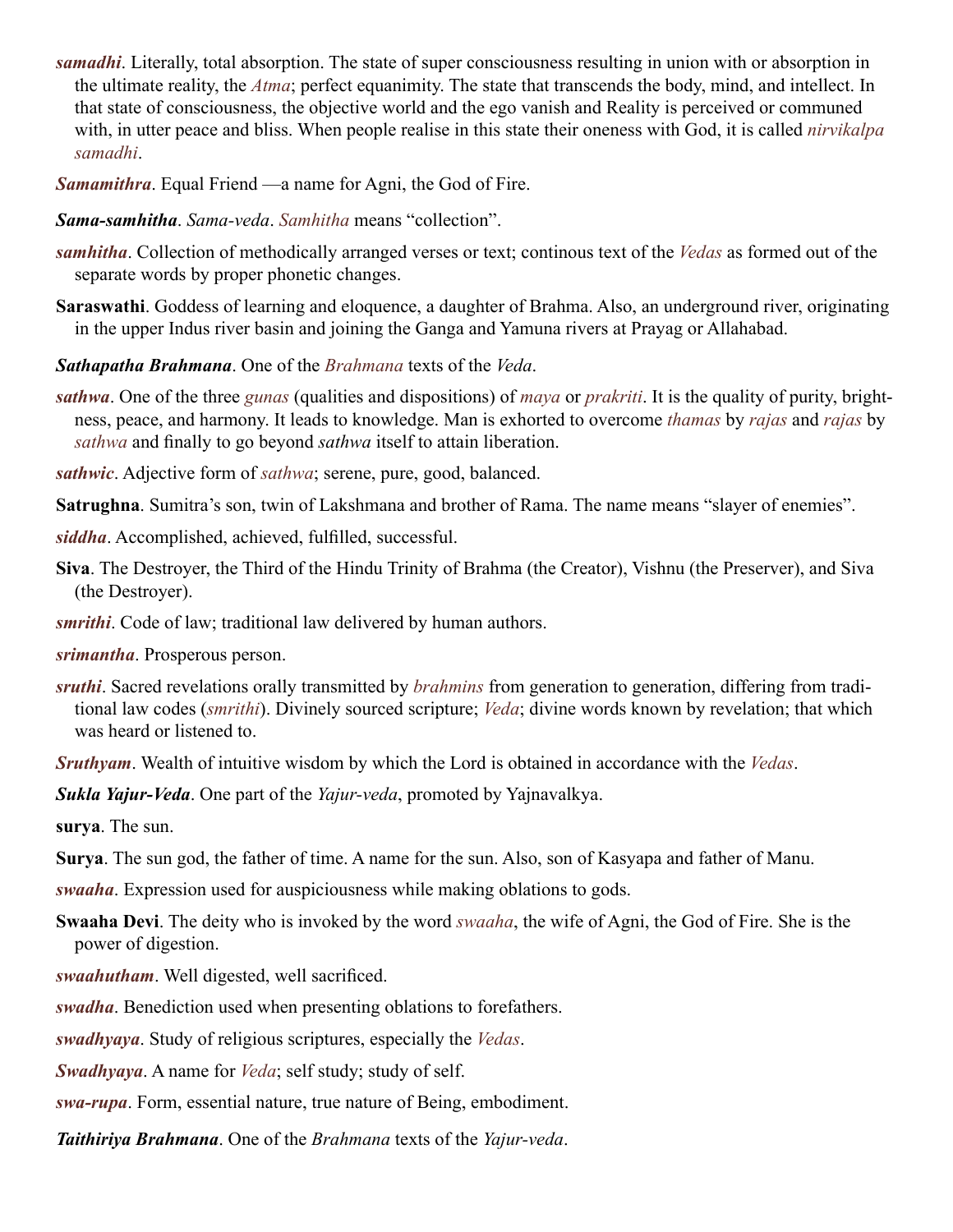- *Taithiriya Upanishad*. One of the ten most important *[Upanishads](#page-28-4)*; it is the philosophical portion of the *Black Yajur-veda*; the other part is called the *White Yajur-veda*.
- *tapas*. Concentrated spiritual exercises to attain God, penance, severe austerities.
- *tapoja*. Born of asceticism (*tapas*).
- *thamas*. One of the *[gunas](#page-23-23)* (qualities and dispositions) of *maya* or *prakriti*. It is the quality of dullness, inertia, darkness and tendency to evil. It results in ignorance.
- *thamasic*. Adjective form of *thamas*, dull, ignorant, passive.
- *thamoguna*. Quality of dullness, ignorance, delusion, inactivity, inertia, sloth. Associated with colour black. See *[guna](#page-23-23)*.
- <span id="page-28-6"></span>*Thrayee*. Three. A name for *Veda*, because the *[Vedas](#page-28-0)* were originally in three parts.
- <span id="page-28-4"></span>*Upanishads*. The very sacred portions of the *[Vedas](#page-28-0)* that deal with God, humanity, and universe, their nature and interrelationships. Spiritual knowledge (*[jnana](#page-24-3)*) is their content, so they form the *[Jnana-kanda](#page-24-20)* of the *[Vedas](#page-28-0)*.
- *vaak*. Vocal organs, word, word of mouth.
- *vahini*. Stream or flow.
- <span id="page-28-9"></span>**Valmiki**. The saint-poet who wrote the *[Ramayana](#page-26-5)*.
- *vanaprastha*. Forest-dweller, hermit; third of the four stages of life.
- *vashatkaara*. A ritual exclamation uttered at the end of a sacrificial hymn for offering of fire oblations.
- <span id="page-28-11"></span>**Vasishta**. One of the greatest *rishis* (sages) of ancient times; priest of the solar race of kings; revealer of several *[Vedic](#page-28-7)* hymns. Had sacred, wishfulfilling cow called Nandini.
- <span id="page-28-1"></span>*Veda*. Knowledge, wisdom. This knowledge is generally viewed as being given in the *Vedas*.
- <span id="page-28-10"></span>*Veda-matha*. The mother that is the *[Veda](#page-28-1)*.
- <span id="page-28-5"></span>*Vedanta*. Means "the end of the *Vedas*". It is the essence of the *Vedas* enshrined in the *[Upanishads](#page-28-4)*. The philosophy of non-dualism, or qualified non-dualism, or dualism based on the *[Upanishadic](#page-28-4)* teachings, is denoted by this term.
- <span id="page-28-0"></span>*Vedas*. The oldest and the holiest of the Hindu scriptures, the primary source of authority in Hindu religion and philosophy. They are four in number: the *[Rig-Veda](#page-26-1)*, *Sama-Veda*, *Yajur-Veda*, and *Atharva-Veda*.
- **Veda Vyasa**. Another name for [Vyasa.](#page-28-2)
- <span id="page-28-7"></span>*Vedic*. Of your relating to the *Vedas*.
- *vidya*. Spiritual education, spiritual knowledge, learning, that which illumines, that which gives light, supreme teaching.
- <span id="page-28-3"></span>**Vishnu**. The Preserver, the Second of the Hindu Trinity of [Brahma](#page-22-10) (the Creator), Vishnu (the Preserver), and [Siva](#page-27-10) (the Destroyer).
- *visishta-adwaitha*. Qualified nondualism. The doctrine that men's spirits of have a qualified or partial identity with God.
- *viveka*. Discrimination.
- <span id="page-28-2"></span>**Vyasa**. Compiler of *[Vedas](#page-28-0)* and author of the *[Mahabharatha](#page-24-16)*, *Mahabhagavatham*, and others.
- *yaga*. Oblation, sacrifice, ceremony in which oblations are presented.
- <span id="page-28-8"></span>*yajna*. Holy ritual, sacrifice, or rite. Also, personification of rite (when capitalized).